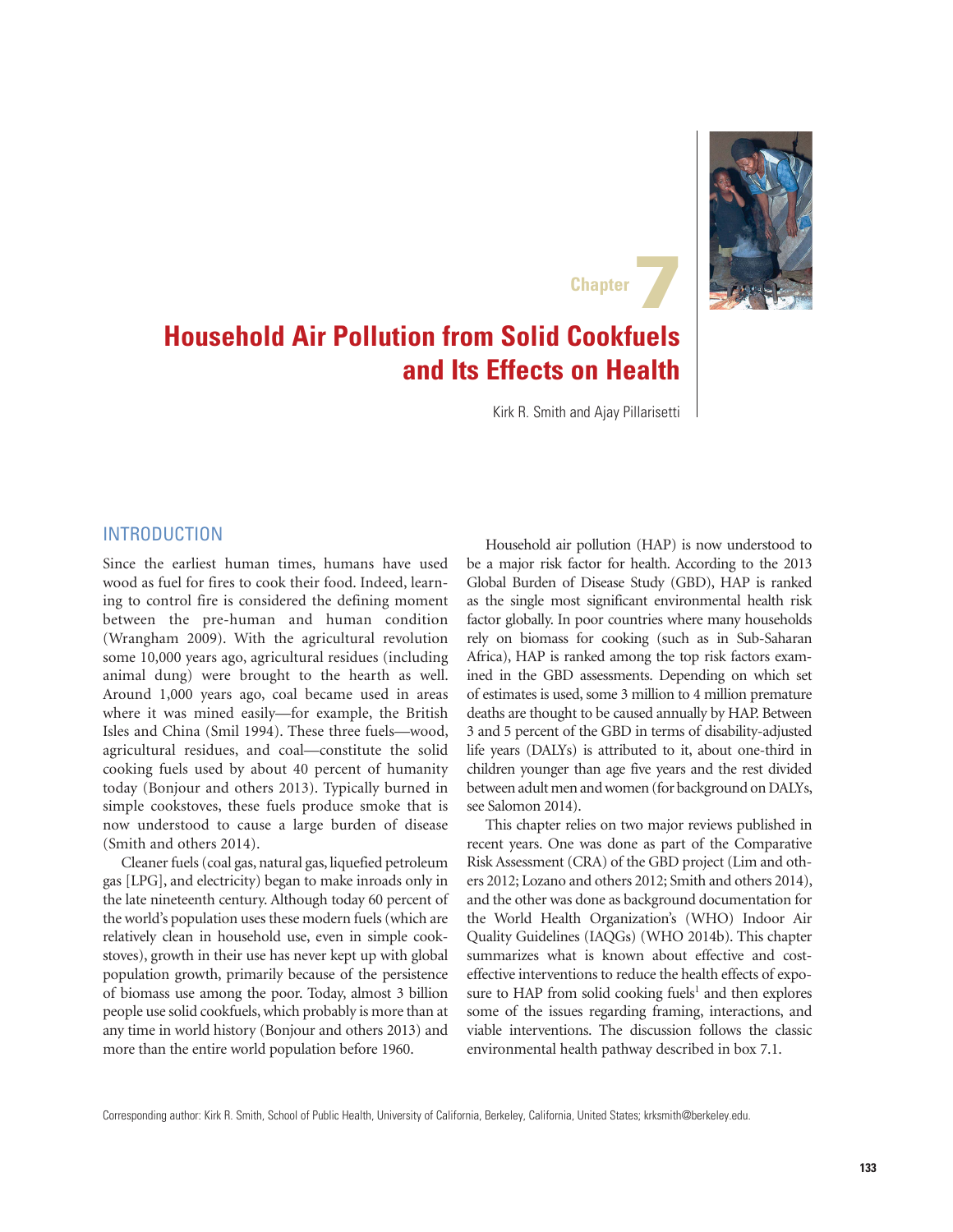# **Box 7.1**

### **The Environmental Health Pathway**

This chapter relies loosely on the classic environmental health pathway for describing and understanding pollution risks (figure B7.1.1), which starts with sources and emissions of pollution, moves to environmental levels, then to human exposures, then to doses within the body, and finally to health impacts (Smith 1987). In the case of household air pollution, a source could be any type of biomass combustion, but we focus here primarily on biomass combustion used in cooking. Different kinds of evidence come to bear at each stage of the pathway, and each stage offers different avenues for control. Because some of the terminology in the pathway is discipline specific, we must briefly clarify what we mean by emissions, concentration, exposure, biomarkers of exposure, and biomarkers of effect.

*Emissions* refer to the rate of release of a pollutant per unit of time or per unit of fuel (the "source" in figure B7.1.1). Measurements of emissions require sampling directly from the source of combustion. Emissions samples often are taken during a cooking cycle—either actual or simulated—and rarely are captured for the entire day. Experience shows that lab measurements or simulated measurements in homes usually underestimate actual emissions in the field (Johnson and others 2008; Johnson and others 2011).

*Concentrations (*generally measured in mass of pollutant per volume of air) are a function of emissions, conditions in the room of interest (such as the room's ventilation rate), and processes like deposition and exfiltration of pollutants through openings. Concentrations are not necessarily equivalent to exposures; for example, a monitor that measures pollution in a kitchen (defined here as the built environment around the cooking area, whether indoors or outdoors) for 24 hours does not reflect a person's exposure to that pollution unless he or she, too, is in the kitchen for 24 hours.

*Exposures* are a result of the spatiotemporal relationship between individuals and the pollution in their immediate surroundings. An individual's daily exposure is affected by the number, type, and duration of contact with all sources he or she comes into contact with, either directly (for example, one's own household cooking fire) or indirectly (for example, local traffic sources or a neighbor's household cooking fire). Exposure can be assessed either through personal measurement, in which an individual wears a monitor, or through exposure reconstruction, in which time-activity information (for example, a diary of time spent in various locations and time spent in proximity to potential sources) is coupled with area monitors measuring concentration in various microenvironments. Personal exposure typically is assessed for 24 or 48 hours.

*Biomarkers* of exposure are measurable metabolites or products of an interaction between an external agent and a target molecule, cell, or organ. Biomarkers of effect are chemical, biological, or physical alterations resulting from an exposure that can be associated with a health endpoint or disease (WHO 1993).



#### **Figure B7.1.1** Classic Environmental Health Pathway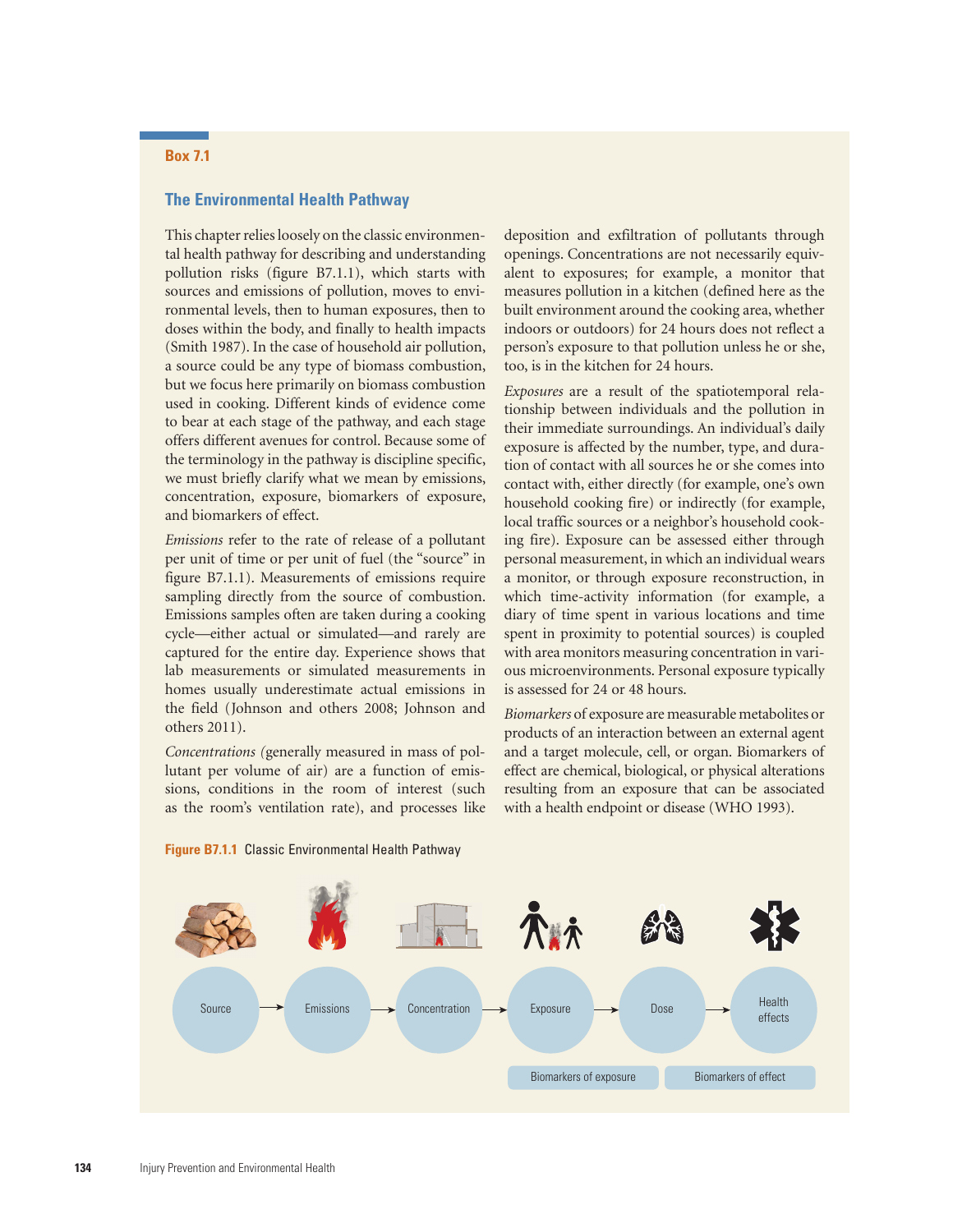Most of the older literature and even some modern studies refer to the problem as one of indoor air pollution, but the CRA (Lim and others 2012) carefully redefined it as HAP for several reasons (Smith and others 2014):

- Much of the health-relevant exposure to air pollution from cooking fuel occurs in the environment around households, not just indoors.
- Solid cooking fuel is sufficiently polluting to affect widespread ambient (outdoor) air pollution levels appreciably and, thus, to cause ill health far from the source.
- The term *indoor* implies that an effective chimney or other venting would solve the problem entirely, when the basic problem is dirty combustion near people.
- In some parts of the world, incompletely combusted solid fuels are commonly used for space heating or lighting, as well as for cooking, thus confusing the attribution of risk and assessment of appropriate interventions unless the household uses being considered are specified.
- The term *indoor air pollution* overlaps with much research on indoor pollution from other sources (for example, from household furnishings and consumer products). For example, the CRA now separately includes risks from indoor exposure to radon.

This chapter focuses on the evidence base for health effects, because the causality between HAP and ill health is only now being firmly established. This is unlike contaminated water and poor sanitation, for which the connection to ill health was established in the nineteenth century. The causality and scale of the effects from HAP have only recently received recognition in health effects studies, which are now appearing in large numbers. This recent appearance perhaps explains why there are relatively few evaluations of large-scale interventions to date. Initiatives presently under way provide excellent opportunities to do so.

# SOURCES AND EMISSIONS

Burning biomass completely in simple stoves is extremely difficult. Even though wood and most other types of biomass have few intrinsic contaminants (unlike coal), substantial fractions of the fuel carbon are not completely oxidized to carbon dioxide; instead, they are converted to a vast range of products of incomplete combustion (PIC). As much as 20 percent of the fuel carbon can be diverted into these products, although

more typical levels are 5–10 percent (Naeher and others 2007; Zhang and others 2000). By mass, the largest PIC component by far is carbon monoxide (CO), but thousands of other compounds have been measured in wood smoke, including nontrivial levels of dozens of wellknown toxic chemical species, such as polycyclic aromatic hydrocarbons, benzene, formaldehyde, and even dioxin (Naeher and others 2007; Northcross and others 2012). In broad terms, the mixture is similar to the PIC produced from combustion of the most well-studied form of biomass: tobacco. Indeed, despite their differences, exposures to these two forms of smoke have many similar health effects.

As with tobacco smoke, the risks of different diseases resulting from exposure to HAP probably depend in different ways on the landscape of components. However, insufficient evidence exists to pin specific diseases on particular components of wood smoke. Indeed, given the many decades, more controlled conditions, and extensive resources devoted to studying tobacco smoke, still without being able to distinguish differences in detail, the issue of wood smoke mixtures is unlikely to be resolved in the foreseeable future. Therefore, like tobacco researchers, HAP researchers rely on two main indicator pollutants for measurement and risk assessment:  $PM$ <sub>2.5</sub> (particulate matter with an aerodynamic diameter of less than 2.5 micrometers, called tar in tobacco smoke, the most well-studied component of air pollution correlated with adverse health risk) and CO. Unlike tobacco smoke, smoke from other types of biomass does not contain measurable nicotine. However, smoke resulting from biomass combustion contains a vast range of other components for which  $PM_{2.5}$  and CO are just indicators.<sup>2</sup>

In terms of  $PM$ <sub>25</sub>, a typical wood fuel cookstove used by a single family for cooking household meals produces substantial pollution by any comparison. In laboratory simulations, the wood-fired three-stone stove (the most common stove used worldwide) produces some 6 grams or about 400 cigarettes worth of  $PM_{2.5}$  per hour (figure 7.1) (Jetter and others 2002; Jetter and others 2012). To put it into another context, one year of cooking on a three-stone stove emits particles equivalent to the emissions of 20 diesel trucks driving 50,000 kilometers a year and meeting Euro 6 standards, the standard planned for India in 2020. Considering that 170 million households in India use biomass cooking fuel today, the emissions are roughly equivalent to those of a mixed fleet of 400 million diesel trucks meeting 2010 standards (Euro 4), far more emissions than are expected in India. In practice, field-based measurements of both biomass stoves and diesel trucks likely record even more pollution than is indicated by these numbers (which are based on laboratory evidence).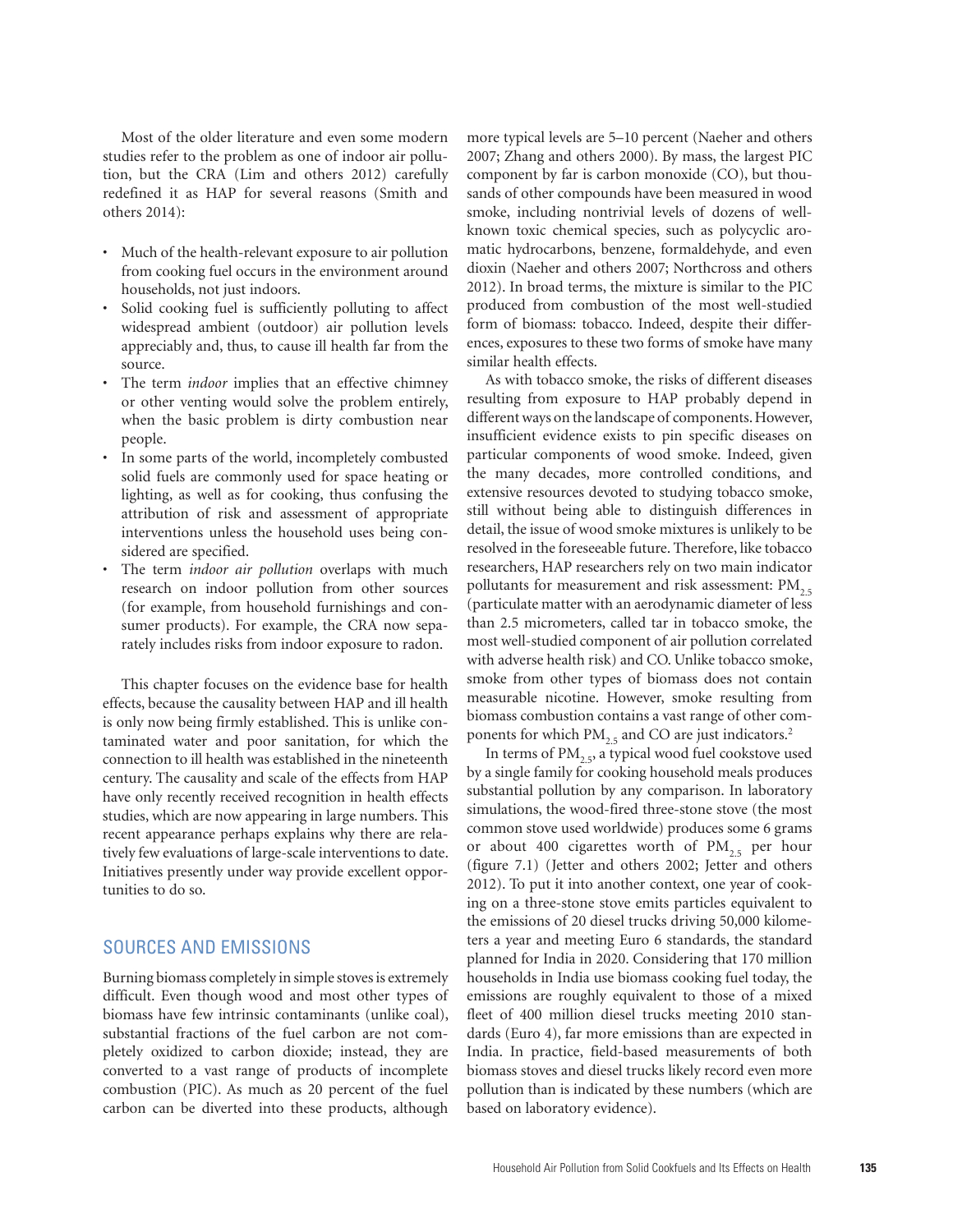

**Figure 7.1** Emissions of PM<sub>2.5</sub> in Grams per Hour for Common Types of Stoves Showing Range of Reported Lab Measurements

Source: Adapted from the comprehensive stove performance database in Jetter and others 2012; adapted with permission from Jetter, Zhao, Smith, Khan, Yelverton, Decarlo, and Hays. "Pollutant Emissions and Energy Efficiency under Controlled Conditions for Household Biomass Cookstoves and Implications for Metrics Useful in Setting International Test Standards." Environmental Science and Technology 46 (19): 10827–34. Copyright 2012. American Chemical Society.

Note: Data displayed are for dry fuel during hot start tests. g/hour = grams per hour; PM<sub>2.5</sub> = particulate matter with an aerodynamic diameter of less than 2.5 micrometers.

Toxicology studies of biomass particulates find some effects on cells and animals to be stronger than those produced by typical ambient air pollution or diesel particles and some to be weaker, with no clear trends (Naeher and others 2007; Zelikoff and others 2002). Growing epidemiological evidence suggests that diesel particles are likely to be more hazardous than average ambient particles or wood smoke particles, but all major assessments to date—for example, those of the WHO (2014b) and the U.S. Environmental Protection Agency—conclude that, at present, insufficient evidence exists to treat  $PM<sub>2.5</sub>$  of different origins differently with regard to control priorities.3

# CONCENTRATIONS

In indoor kitchens,  $PM_{2,5}$  concentrations can become extremely high when cooking with solid fuels (Balakrishnan and others 2011), often reaching many

causing much eye and throat irritation, particularly in persons unaccustomed to such levels (Diaz and others 2007).<sup>4</sup> The iconic blackening of walls and ceilings in village kitchens using such fuels is testimony to these levels. Although few systematic survey data are available,

thousands of micrograms per cubic meter of  $PM_{2.5}$  and

including those from the Demographic and Health Survey, the World Health Organization (WHO 2014a), and the World Bank, worldwide only a small fraction of households using biomass for cooking have working chimneys. The exception is China, where most rural kitchens have chimney stoves, partly because of the success of the largest stove dissemination program in history, the National Improved Stove Program (NISP), which operated from the early 1980s to the mid-1990s (Edwards and others 2007; Smith and others 2014; Zhang and Smith 2007). Unlike India's National Program on Improved Chulhas, which operated during roughly the same period (Venkataraman and others 2010), all stoves disseminated under the NISP had chimneys.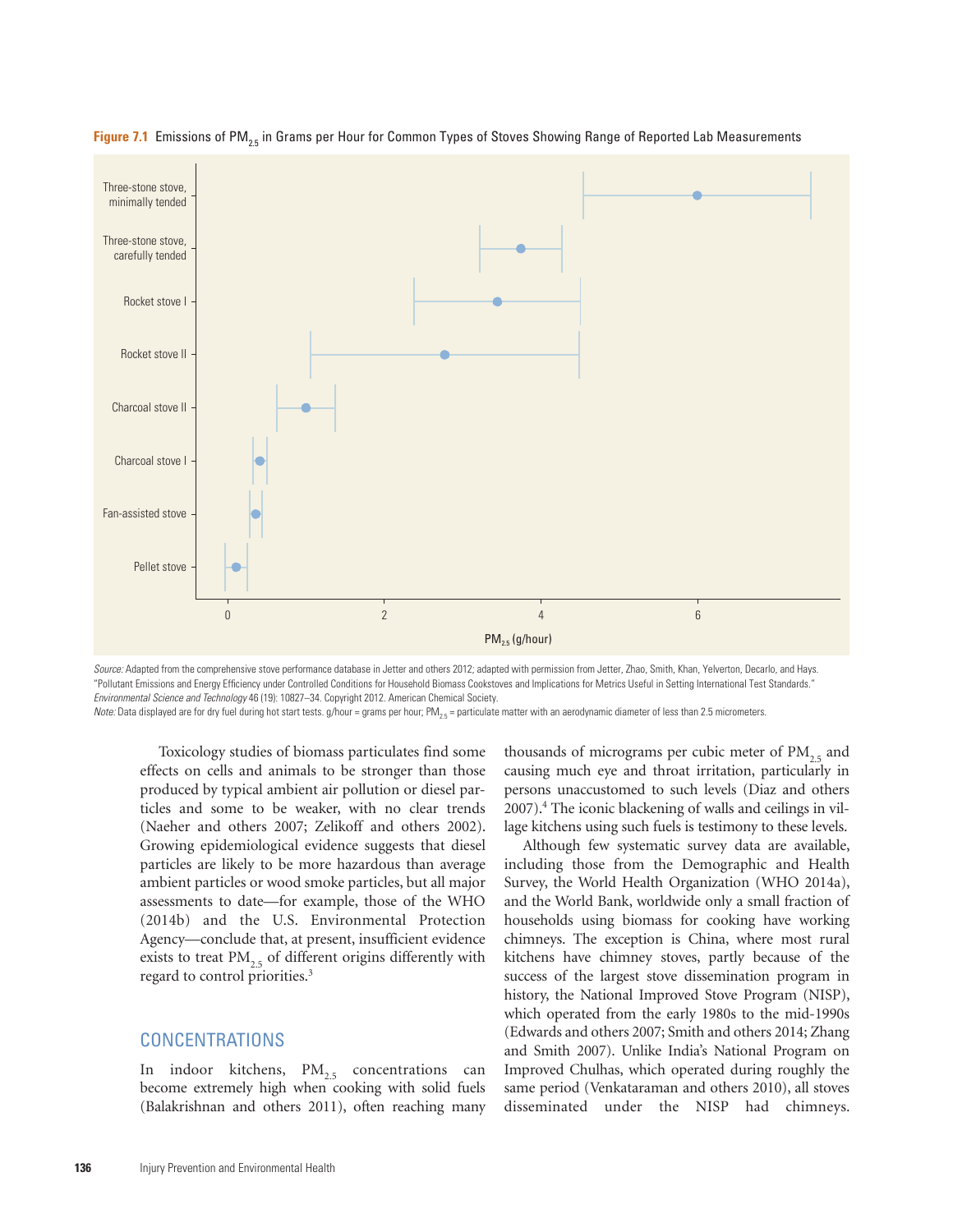Good chimney stoves lower peak levels of indoor pollution, but they lower long-term average exposures only by a factor of two, at most, because even good chimney stoves do not intrinsically reduce emissions; they merely move emissions out of the immediate room and into the surrounding household and village environment, where people also spend time. They further require regular maintenance and proper use to function correctly.

Of course, a chimney does nothing to decrease outdoor air pollution, which is now understood to be heavily influenced by household sources in some countries. In India, for example, an estimated 25–50 percent of population-weighted outdoor  $PM_{2.5}$  exposure results from emissions of primary particles from cookstoves (Chafe and others 2014; Guttikunda 2016; Lelieveld and others 2015). Outdoor  $PM_{2.5}$  levels also include secondary particles from gaseous precursors, such as sulfur oxide, nitrogen oxide, and semivolatile compounds; though not yet well quantified, these compounds also are emitted from households, as well as from vehicles, power plants, and other more traditional sources of outdoor air pollution. If one considers primary particle emissions alone, household cooking is responsible for an estimated 370,000 premature deaths globally from its contribution to general outdoor air pollution on top of the mortality produced from exposure in the household environment itself (Chafe and others 2014).

# EXPOSURE

Household cooking is nearly universally done by women, who often also are responsible for the care of young children. These two groups generally have the highest HAP exposure, because they tend to be near the stove during combustion. As cooking fire smoke permeates the household environment, men and older children also may have significant exposure. However, studies have not characterized these exposures nearly as well. The importance of focusing on exposure (as opposed to just indoor air pollution) is illustrated by the fairly high exposure of women cooking on open fires outdoors.

Because monitors placed in a kitchen or living area cannot capture actual human exposure from a single location (particularly for different family members), the growing practice in epidemiological and other healthoriented research on HAP is to measure personal exposures. This is generally done by asking participants to wear portable monitoring devices for a day or in 24-hour increments for several days (Baumgartner and others 2011; Ni and others 2016; Smith and others 2010; Van Vliet and others 2013), an expensive and somewhat intrusive exercise given the available technology. Early studies commonly measured exposure only during periods of cooking, when exposure rates often are highest. These levels are hard to interpret, because relative risks and exposure-response relationships typically exist for annual average exposures, not for exposures only during cooking, heating, or other activities.

Evaluation of exposure is made more difficult by high within- and between-household variability (McCracken and others 2009; Pillarisetti and others 2016). Several parameters can influence both concentration and exposure, including (1) the cooking location, with some households cooking indoors, while others cook outdoors, in an open area, or in a separate cooking house; (2) cooking habits and type of cuisine, with some cuisines requiring constant attention during cooking, while others can be left unattended; and (3) the use of multiple fires for cooking. Each of these parameters influences exposure and complicates exposure assessment.

In the past, researchers generally assumed that as long as measurement days were typical of patterns throughout the year, then one or a few days of measurements would provide reasonable estimates of longterm averages. In recent years, however, because of high intrinsic intrahousehold variability, researchers have demonstrated that reliable estimates of long-term averages can be achieved only with multiple days of measurement (McCracken and others 2009; Pillarisetti and others 2016). Although studies have detected effects even with one or a few measurements, investigators risk not being able to do so even when effects exist because of the high degree of exposure misclassification that occurs.

Additional methods of measuring exposure involve measurements of "surrogate" pollutants, such as CO, or reconstruction of exposures using area measurements in multiple microenvironments and time-activity diaries. Exposure surrogates may be chosen because they facilitate more rapid or less difficult measurement of a specific pollutant. However, the decision to measure a surrogate in place of the pollutant of interest requires local, field-based validation of the surrogate as a proxy for the pollutant. Exposure reconstruction using microenvironmental models relies on area measurements of pollutant concentrations in multiple environments in which people spend time (for instance, kitchens, the outdoors, and living quarters), as well as recall or sensor-based data on the time spent in each location. Individual exposures are then estimated by estimating time-weighted average pollutant concentrations (see Balakrishnan and others [2011] for a database of HAP studies using proxy measures and time-activity methods).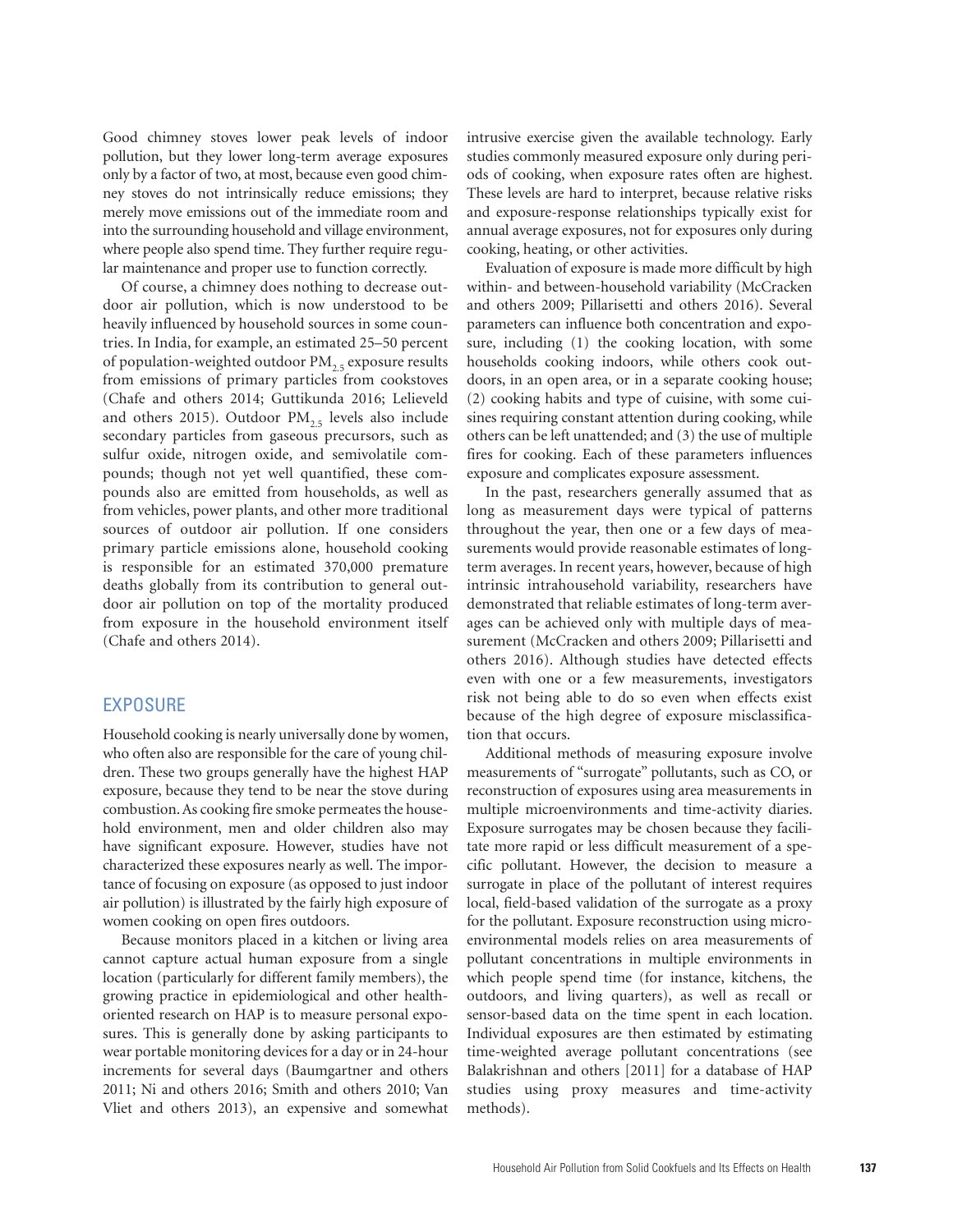# BIOMARKERS AND OTHER SIGNS OF HAP EFFECT

Recent reviews (Smith and others 2014; Tolunay and Chockalingam 2012; WHO 2014b) discuss studies that have found biomarkers of HAP exposure (CO breath, carboxyhemoglobin, urinary metabolites, DNA [deoxyribonucleic acid] adducts) and biomarkers of HAP effect (eye opacity, lung function, blood pressure, electrocardiogram ST-segment). These findings are consistent with the disease endpoints documented for HAP and provide support for interpolating between ambient air pollution and smoking exposures for cardiovascular outcomes.

# HEALTH IMPACTS

The health impacts of air pollution exposures of various sorts, including from household fuels, are based on two general categories of evidence:

- Direct epidemiological studies of health impacts in populations exposed to differing categories of exposure
- Interpolation of risks taken from integrated exposureresponse (IER) functions derived by combining the results of epidemiological studies of a wide range of air pollution exposures in different situations.

Relying heavily on recent major reviews, this section summarizes the results of both kinds of evidence as they relate to HAP and discusses their relative merits and remaining gaps and uncertainties. The focus is on outcomes ranked as Class I, indicating multiple high-quality epidemiological studies from households in low- and middle-income countries (LMICs), with consistent results and particle exposures at both higher and lower exposures, and using exposure-response data across several particle exposure settings. See Table 7.1, where Class I is defined.

### **Direct Epidemiological Studies of HAP Exposures**

Most health studies of HAP published to date have relied on simple binary indicators of exposure, such as whether a household's primary cooking fuel is clean versus dirty fuel. Although simplistic, these indicators are more stable over a year than a single measurement of personal exposure or area of concentration. Most of the evaluated studies are cross-sectional in design, which poses the risk of bias by unmeasured confounders (such as socioeconomic status, smoking, and fuel/stove stacking). Many dozens of studies done by different investigators have found similar ranges of effects for each of various health outcomes in different populations, providing considerable confidence that a degree of effect likely is real. A brief description of each category of disease for which there is epidemiological evidence follows. For a detailed literature review, see Smith and others (2014).

### **Acute Lower Respiratory Infection in Children**

Acute lower respiratory infection (ALRI) is a leading killer of children younger than age five years (GBD Risk Factors Collaborators 2015). Smith and others (2014) identified 24 studies that met their inclusion criteria during a systematic review and meta-analysis. Very few of the studies directly measured exposure to HAP, and many used poor-quality proxies of exposure. Furthermore, the case definitions of pneumonia varied among studies. All studies save one randomized control trial (RCT) were observational. The pooled odds ratio (OR) from their study was 1.78 (1.45, 2.18).

Although several trials are near completion, results from just one RCT have been published to date: the RESPIRE study of child ALRI in Guatemala, which compared a wood-fired cookstove with a chimney to the traditional open wood-fired cookstove (Smith and others 2010; Smith and others 2011). Results ( summarized in figure 7.2) show a significant effect for severe forms of ALRI, but only marginally significant effects for all cases of ALRI. Of relevance is that the pilot studies justifying the conclusion that this stove would be an effective intervention focused on indoor air quality in the kitchen and not on personal exposures. In the RCT, kitchen concentrations dropped 90 percent, similar to the pilot results, but the actual exposure experienced by women and young children dropped only 50 percent, which was below the power of the study. This is because babies and mothers do not spend all day in the kitchen, and the locations where people spend time during the rest of the day were not appreciably affected by the intervention. The wood-fired cookstove with a chimney moved most of the smoke out of the kitchen and into the surrounding environment, where it still affected people and their exposures. The most important result of the RCT was the exposure-response analysis, enabled by the development of a means to measure infant exposures directly and facilitated by a validated relationship between CO and  $PM_{2.5}$ .

### **Chronic Obstructive Pulmonary Disease**

Chronic obstructive pulmonary disease (COPD), the fourth leading cause of death globally (GBD Risk Factors Collaborators 2015), is characterized by persistent airflow limitation associated with chronic inflammation of the airway and lungs in response to exposure to particles and gases (GOLD 2016). A previous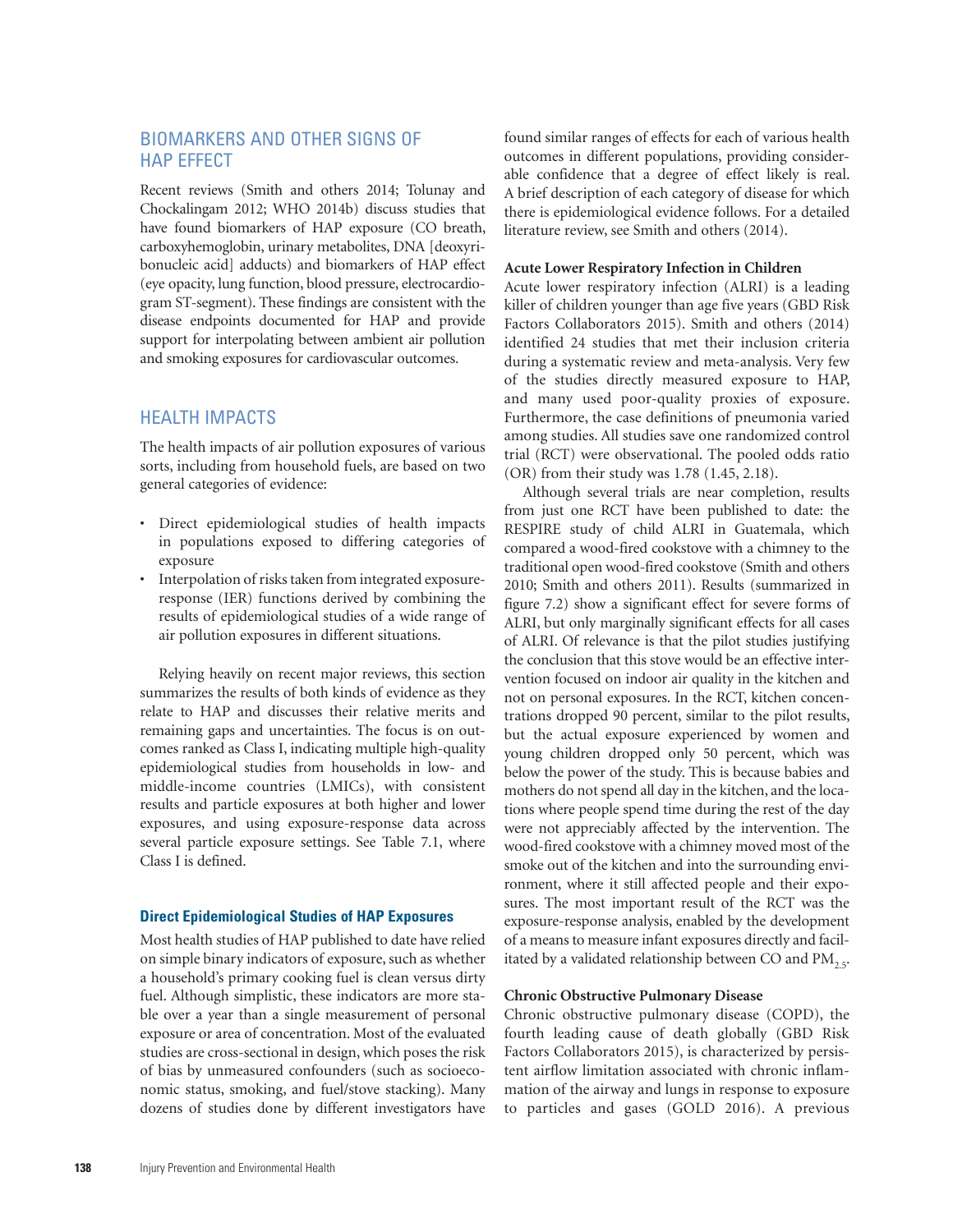systematic review and meta-analysis evaluating the risk of adult COPD from exposure to HAP identified 24 studies from 12 countries as suitable for inclusion (Smith and others 2014). The majority were crosssectional (17), 6 were case-control studies, and 1 was a retrospective cohort. All but two studies had positive risk ratios. Stratifying by gender indicated a stronger effect in women (OR, 2.30; 1.73, 2.06) than in men (OR, 1.90; 1.15, 3.13); a subanalysis of duration of exposure indicated a stronger summary effect when comparing the longest to the shortest duration of exposure. All studies used proxy measures of exposure. The pooled OR reported was 1.94 (1.62, 2.33).

### **Lung Cancer**

Lung cancer (LC) is the seventh leading cause of death globally (IHME 2016). While the use of coal for heating and cooking is recognized as a group I carcinogen by the International Agency for Research on Cancer, use of biomass for cooking is considered only a probable carcinogen because of weaker epidemiological evidence, even though several chemicals with group I status are found in wood smoke. Smith and others (2014) identified 14 studies, providing 13 individual estimates in a review of the relationship between biomass use for cooking and LC (Bruce and others 2015). Ten studies were focused in Asia, with the remaining four spread across Canada, Europe, and the United States. Exposure assessment relied on survey-based recall of the type of fuel used for cooking or heating, along with the duration and period of life for which biomass was used in a subset. The overall OR was 1.17 (1.01, 1.37) for biomass used for cooking or heating and 1.15 (0.97, 1.37) for cooking only. ORs were 1.21 (1.05, 1.39) and 1.95 (1.16, 3.27) for men and women, respectively, for studies with adequate adjustment and a reference category.

### **Cataracts**

Cataracts (the clouding of the lens of the eye, preventing the passage of light) are a leading cause of blindness globally and account for approximately 0.12 percent of all DALYs (GBD Risk Factors Collaborators 2015). Toxicological evidence from animal models and epidemiological evidence from smokers indicated a potential relationship between cooking with solid fuels and cataracts. Smith and others (2014) identified seven eligible studies providing eight estimates for review, all from India and Nepal. The pooled OR was 2.64 (1.74, 3.50); however, evidence for men was deemed insufficient for cataracts to be listed as a class I outcome. Therefore, only the estimate for women of 2.47 (1.61, 3.73) was deemed reliable. Table 7.1 summarizes the ORs for primary disease outcomes.

Although not RCTs, a set of retrospective studies of a "natural experiment" in China in which coal stoves with **Figure 7.2** Relationships between Carbon Monoxide Exposure in Children and Pneumonia and Severe Pneumonia from the RESPIRE Trial in Guatemala



Source: Adapted from Smith and others 2011; reprinted from The Lancet, Vol. 378, Smith, McCracken, Weber, Hubbard, Jenny, Thompson, Balmes, Diaz, Arana, and Bruce, "Effect of Reduction in Household Air Pollution on Childhood Pneumonia in Guatemala (RESPIRE): A Randomised Controlled Trial." 1717–26, 2011, with permission from Elsevier.

Note: CO = carbon monoxide. Shaded areas represent 95% confidence bounds. During the RESPIRE trial, CO was validated for this study population as a surrogate for particulate matter exposure, which is thought to be the best metric of hazard. The dashed lines represent the mean exposure levels.

chimneys were introduced rapidly in areas with no chimneys and in one county starting around 1980 also are an important part of the evidence base (Chapman and others 2005; Seow and others 2014; Shen and others 2009). As they relate to coal smoke, however, their direct relevance to the much more prevalent use of biomass fuel worldwide is not clear, although they do show significant reductions in LC as well as COPD and adult pneumonia. Unfortunately, too little exposure assessment was conducted to include these results in the development of IER functions.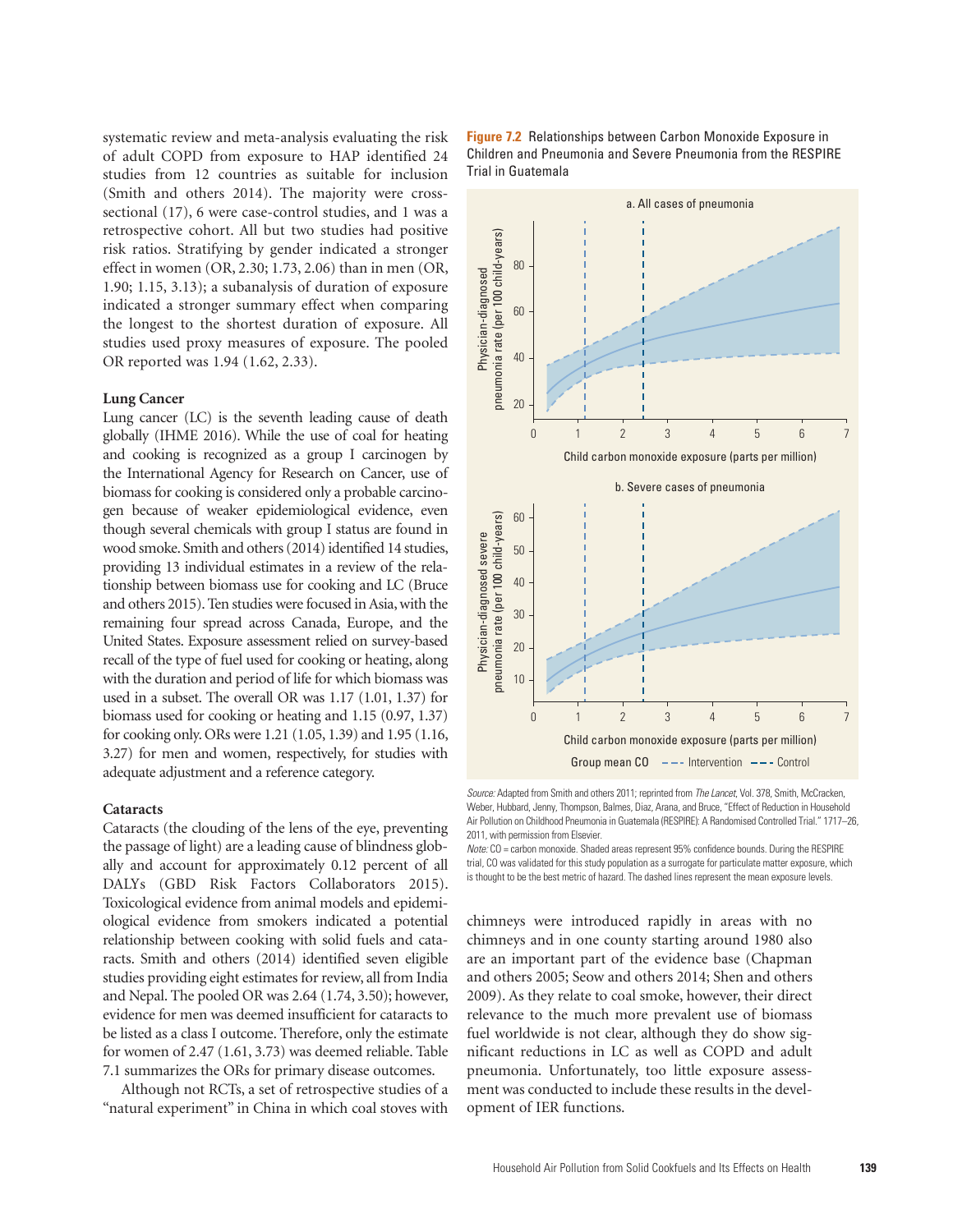|                                       |                                  | 2010 systematic review and       |                           |
|---------------------------------------|----------------------------------|----------------------------------|---------------------------|
| <b>Outcome</b>                        | <b>Group studied<sup>a</sup></b> | meta-analysis estimates          | <b>2004 CRA estimates</b> |
| Acute lower respiratory infection     | Children                         | 1.78 (1.45, 2.18)                | 2.3(1.9, 2.7)             |
| Chronic obstructive pulmonary disease | <b>Females</b>                   | 2.30(1.73, 2.06)                 | 3.2(2.3, 4.8)             |
|                                       | <b>Males</b>                     | 1.90(1.15, 3.13)                 | 1.8(1.0, 3.2)             |
| Lung cancer                           |                                  |                                  |                           |
| Coal                                  | Females                          | 1.98(1.16, 3.36)                 | 1.94(1.09, 3.47)          |
|                                       | <b>Males</b>                     | 1.31(1.05, 1.76)                 | 1.51(0.97, 2.46)          |
| <b>Biomass</b>                        | Females                          | $1.95(1.16, 3.27)^{b}$           |                           |
|                                       | <b>Males</b>                     | $1.21$ (1.05, 1.39) <sup>b</sup> |                           |
| Cataracts                             | Females                          | 2.47(1.63, 3.73)                 |                           |

### **Table 7.1** Summary of Odds Ratio for Primary Outcomes Derived from the Systematic Review and Meta-Analysis Performed for the 2010 Comparative Risk Assessment of the Global Burden of Disease

 $Note:$   $\longrightarrow$  = not available; CRA = comparative risk assessment; OR = odds ratio

a. Children younger than age five years; females and males ages 15 years and older.

b. ORs from Bruce and others 2015.

### **Interpolation of Risks Using Integrated-Exposure Response Functions**

IER functions were created spanning the range of global exposures to  $PM_{2,5}$  by separately modeling the relationship between exposure from four sources (ambient air pollution, secondhand smoke, HAP, and active tobacco smoking) and five health endpoints (COPD, stroke, heart disease, LC in adults, and ALRI in children younger than age five years) (Burnett and others 2014; Pope and





Source: Adapted from Burnett and others 2014.

*Note:* PM<sub>2.5</sub> = particulate matter with an aerodynamic diameter of less than 2.5 micrometers;  $\mu$ g/m<sup>3</sup> = micrograms per cubic meter. Includes ischemic heart disease (IHD), stroke, chronic obstructive pulmonary disease (COPD), and lung cancer (LC) in adults and acute lower respiratory infection (ALRI) in children.

others 2009). The complete list of data points used to create the model is in Burnett and others (2014, supplementary material table S1).

In using a wide range of concentrations from a variety of sources, the IERs assume that risk associated with these disparate sources is only a function of exposure, not smoke type, enabling the creation of a continuous response function that spans many orders of magnitude and is bounded on the low end by ambient exposure to  $PM_{2.5}$  and on the high end by active tobacco smoking (Burnett and others 2014; Pope and others 2009). The modeled relative risks are thus a function of  $PM_{2.5}$  exposures in terms of mass concentration; all  $PM_{2.5}$  particles are considered equally damaging to health. The resulting functions are highly nonlinear for all outcomes except LC (figure 7.3).

Use of the IERs enabled estimation of the risk associated with exposures at levels common in households that use solid fuel for which there are no or very few HAP studies, but that have intermediate exposures between passive and active smoking. Additionally, it enabled use of the same idealized counterfactual level of approximately 7 micrograms per cubic meter for calculating the burden of disease attributable to HAP and ambient air pollution. Finally, it enabled comparison of IER-modeled risk estimates with estimates backed by evidence based on epidemiological studies (Smith and others 2014). A brief description of the modeled risk estimates for cardiovascular disease (CVD) (including stroke and heart disease) follows, along with a comparison of IER-modeled and epidemiological-study-based estimates for ALRI.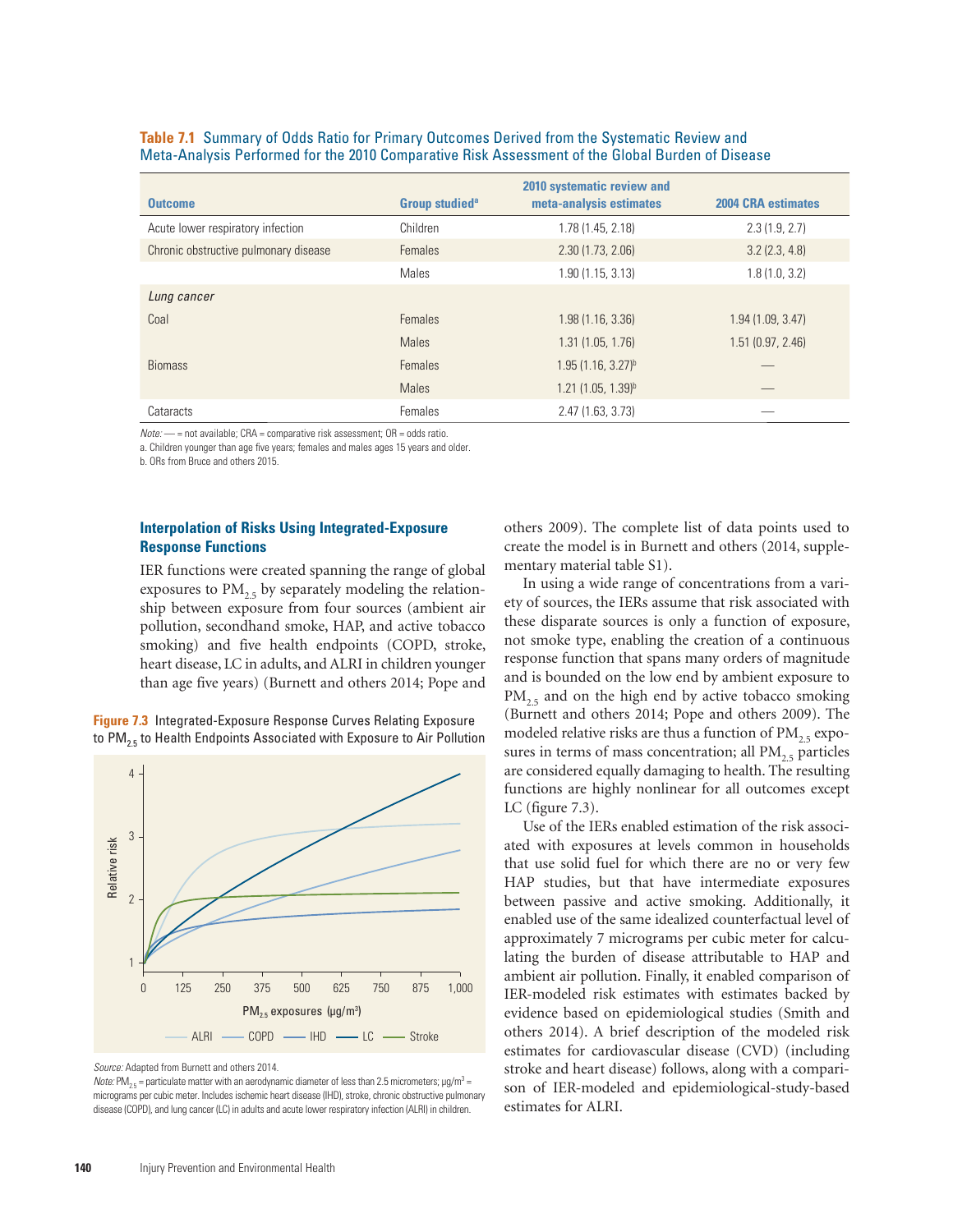### **Cardiovascular Disease**

Although evidence exists linking exposure to HAP with biomarkers with known links to cardiovascular outcomes (including blood pressure and heart rate variability), few studies have specifically addressed CVD directly. The strong evidence of impacts at lower (ambient) and higher (active tobacco smoking) levels is good evidence for an effect at the intermediate levels of HAP exposure, however. Figure 7.4 indicates that, for both stroke and ischemic heart disease (IHD), risk flattens as exposure increases, although this effect is more pronounced for stroke.

### **Acute Lower Respiratory Infection in Children**

Unlike CVD outcomes, both exposure-response and many categorical analyses found that exposure to HAP was associated with child ALRI. The IER for ALRI was informed by studies of ambient air pollution, secondhand smoke, and HAP. Unlike other IERs, the one for ALRI contains directly measured risk and exposure data from RESPIRE, based on repeated measures of child personal exposure to CO, which were then converted to PM (McCracken and others 2013; Smith and others 2010). Because children do not smoke, the upper bound of exposures in the IER for ALRI are from RESPIRE.

### **Uncertainties and Emergent Issues**

The health effects literature contains both uncertainties as well as new understandings with regard to exposure patterns that are influencing both research and intervention policies.

### **Categories of Evidence: Exposure-Response**

RCTs have substantial cachet in international health, and their results are beginning to inform the evidence base for HAP effects as well. However, RCTs are not as valuable or needed for HAP assessments as perhaps they are for other risk factors. Unlike the important risk factors in this volume that otherwise have many conceptual similarities—poor water, sanitation, and hygiene—HAP has a measurable exposure metric linked directly to health. Exposure units in, for example, micrograms per cubic meter annual levels, can thus be translated across populations and interventions. Indeed, this is the concept on which the IAQGs are based (WHO 2014b).





Source: Adapted from Burnett and others 2014.

*Note:* PM<sub>2.5</sub> = particulate matter with an aerodynamic diameter of less than 2.5 micrometers; µg/m<sup>3</sup> = micrograms per cubic meter. Shaded areas are model-based uncertainty bounds. Large uncertainties in areas approximating household air pollution exposures (300–1,000 micrograms per cubic meter) indicate a lack of evidence in those exposure ranges.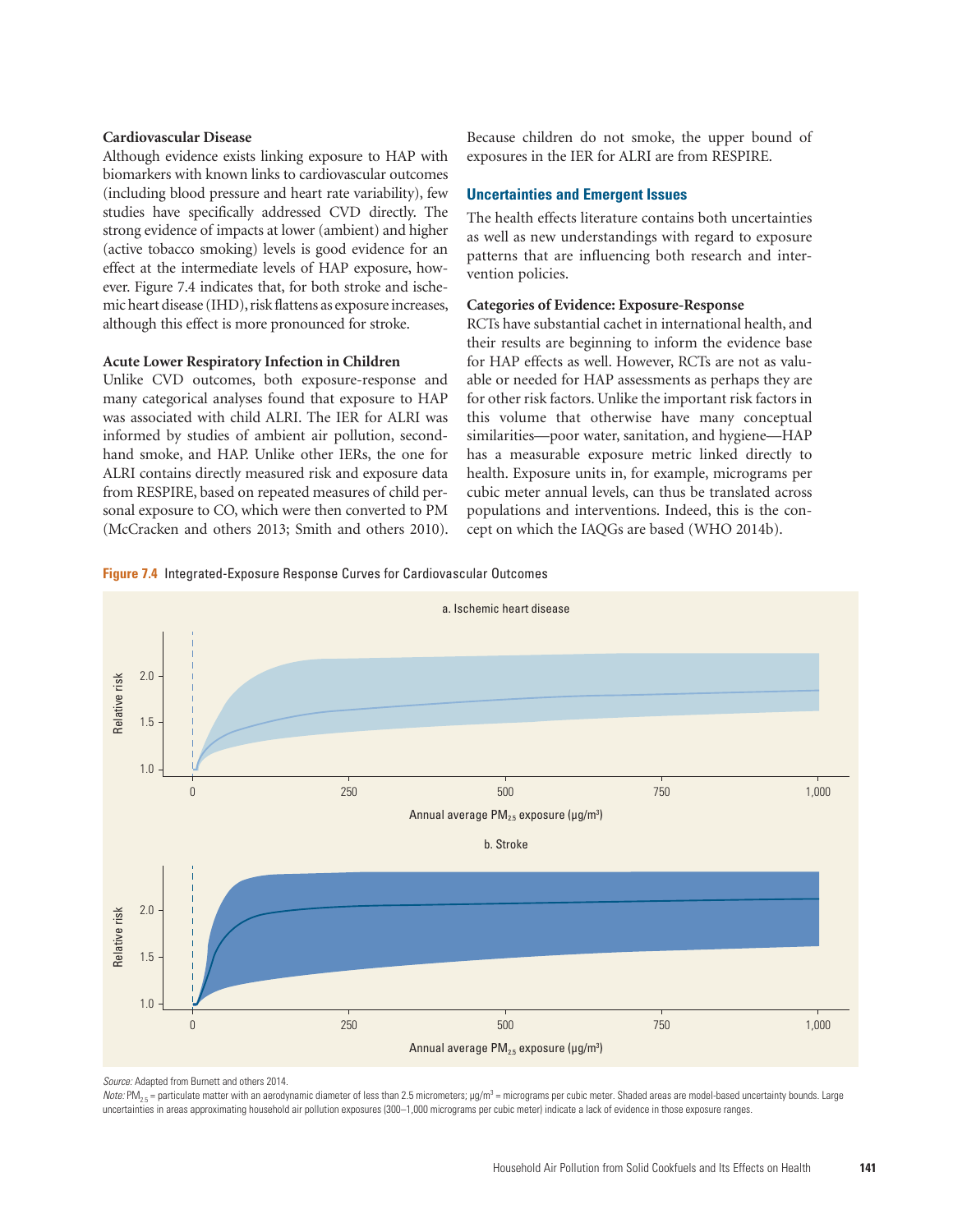HAP RCTs alone, however, are idiosyncratic to the local situation and intervention and cannot meet the full requirements of an RCT, particularly the requirement to have placebo controls. Most important, unlike exposure-response relationships, the results do not translate easily to any other population—that is, they do not relate directly to exposure. This is one reason that exposure assessment is so fundamental to environmental health. No RCTs have been done or likely will be done for ambient air pollution, for example, but the effects are known and the benefits of interventions for a place that has never had a health study can be estimated with reasonable confidence if exposures are known. This is because multiple large-scale exposure-response results are available across the world. RCTs are most valuable for establishing causality if it is still in doubt, but they are rather poor at informing policy for HAP. What matters is how clean the fuel has to be to make a difference and how much the clean cooking technology displaces old, polluting technologies; that is, how much does exposure have to be reduced to achieve a meaningful health benefit, which is best informed by exposureresponse analysis (Peel and others 2015).

RCTs can greatly improve exposure-response results, however. Although randomizing exposure itself in real populations is essentially impossible, randomizing one important cause of variability lessens the burden of potential confounders, increasing confidence in the results. In addition, the intervention spreads out the exposures more than occurs naturally and thus increases the chance of seeing effects. Exposure-response results have also been improved by the introduction of new means to measure the sources of high intrahousehold variability—in particular, the recent wide-scale introduction of stove use monitors (Pillarisetti and others 2014; Ruiz-Mercado, Canuz, and Smith 2012; Ruiz-Mercado and others 2013). These and other technical advances promise to reduce exposure misclassification further and to enhance the ability to detect effects.

An additional advantage of framing HAP effects in terms of exposure is the ability to combine effects across other major sources of air pollution into IERs. The same effects are found in a monotonically increasing trend with estimated exposure, and this provides a new class of evidence that supports results in all the other categories of exposure (ambient air pollution, secondhand tobacco smoke, and active tobacco smoking), but particularly HAP. Indeed, compared to ambient air pollution and active tobacco smoking, many fewer studies are available for all adult outcomes, and almost none are available for two important CVD outcomes—IHD and stroke. Interpolation along the IER function that is fixed by active tobacco smoking and ambient air pollution at the two ends of the exposure spectrum and bolstered by results for environmental tobacco smoke thus seems justifiable. It is not credible that exposures that produce CVD effects at both higher and lower levels would not also produce CVD effects at the levels found for HAP. Extrapolation beyond the available data is fraught with potential problems, but a major reason to do graphs is to be able to do interpolation. Direct HAP studies of CVD risk factors, such as blood pressure and heart rate variability, further support the existence of CVD effects, but they do not themselves allow an estimate of the total CVD effect.

Although they are a major advance, the IERs include assumptions and show relationships that still need investigation. Three issues bear mention here. First, although three of the types of pollution are composed almost entirely of combustion particles, and although ambient air pollution typically is composed mostly of combustion particles, different types of combustion, fuels, and mixtures of other pollutants are involved with each. Diesel exhaust is different from tobacco smoke, for example, although both can be measured using  $PM_{2.5}$ . Second, the typical exposure patterns reflecting exposure to these different sources (both daily and over a lifetime) are quite different, even if they can be reduced to a common metric of an annual average. Third, studies use a different measure of exposure for each category of pollution. Ambient air pollution studies use ambient concentrations measured in central locations, such as on the roof of a building in a major metropolitan area. Measured changes of this type are found to reflect changes in actual exposures but are poor representations of absolute exposures. People do not live on top of buildings (where these central site monitors are located), but they do live near small sources that may not affect widespread ambient levels but that do affect individual exposures. Few studies of secondhand tobacco smoke and HAP in adults have measured personal exposure, but some have tried to estimate levels based on fixed monitors or models. Studies of active tobacco smoking use inhaled smoke levels or nominal dose (as measured by smoking machines) to estimate "exposure" per cigarette.

### **Other Endpoints**

Smith and others (2014) carefully assessed the evidence base for each outcome (disease) associated with HAP. As shown in table 7.2, three classes were established. Diseases in Class I were considered to have sufficient evidence to be included as formal outcomes in the CRA. Class II diseases had a sufficient number of epidemiological studies to conduct meta-analyses, which are found in Smith and others (2014), but the evidence was not considered consistent or otherwise convincing enough to be put forward as part of the formal burden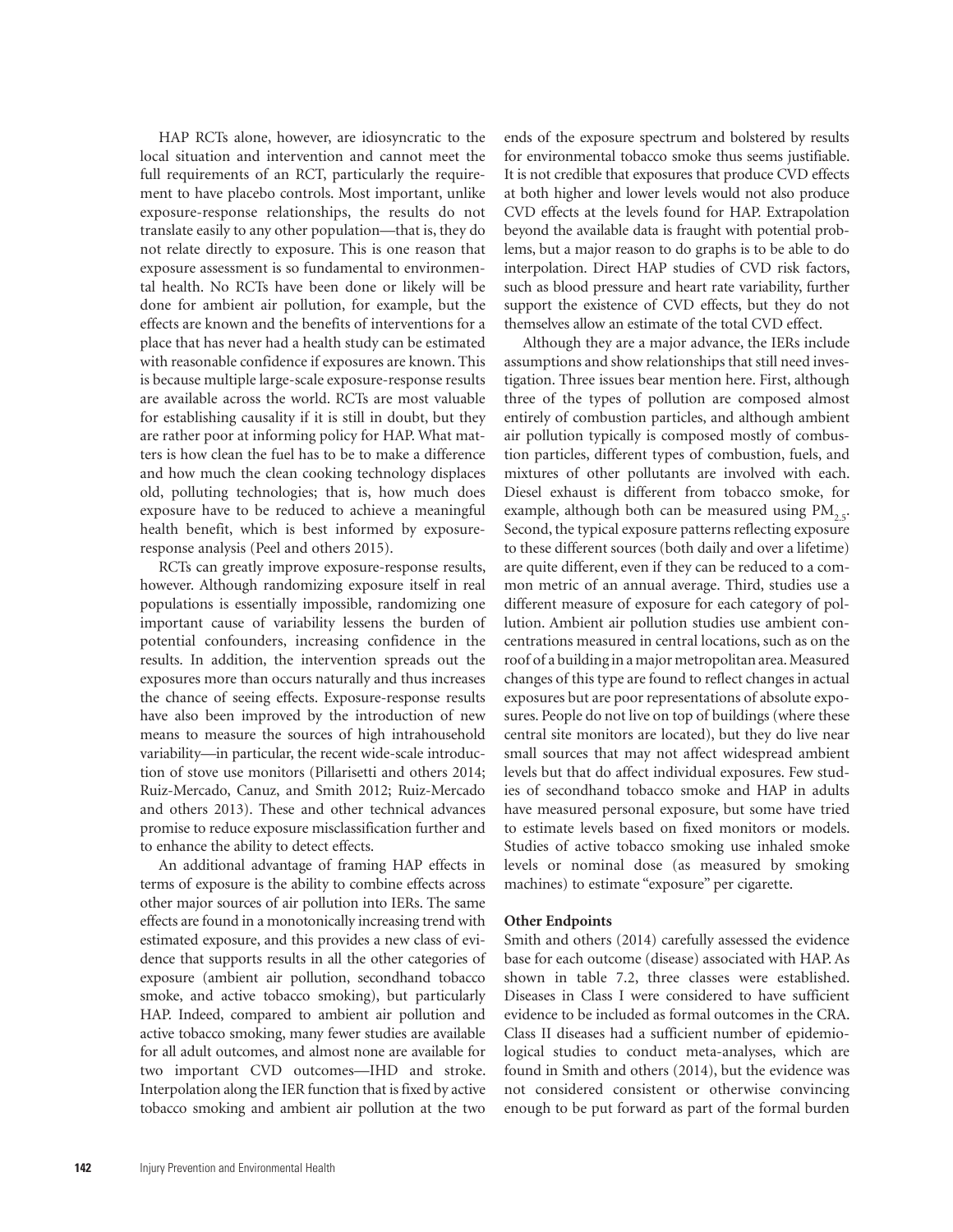# **Table 7.2** Evidence Classes

| <b>Evidence class</b> | <b>Description</b>                                                                                  | <b>Criteria</b>                                                                                                                                                                                                                                                                                                                                                                                                                                                                                                                                                        |
|-----------------------|-----------------------------------------------------------------------------------------------------|------------------------------------------------------------------------------------------------------------------------------------------------------------------------------------------------------------------------------------------------------------------------------------------------------------------------------------------------------------------------------------------------------------------------------------------------------------------------------------------------------------------------------------------------------------------------|
| Class IA              | Quantified primary outcome, based<br>on binary exposures in systematic<br>reviews and meta-analyses | Multiple epidemiological studies of good quality in households in lower-income<br>countries sufficient for meta-analyses; consistent results as well as significant and<br>positive summary estimate; supporting epidemiological studies of other particle<br>exposures, both at higher and lower exposures                                                                                                                                                                                                                                                            |
| Class IB              | Quantified primary outcome,<br>continued                                                            | Exposure-response data available from several particle exposure settings, allowing<br>development of integrated exposure-response function covering (1) child ALRI, where<br>studies have found that active tobacco smoking does not contribute, but studies<br>have been conducted in the other three exposure settings (outdoor air pollution,<br>secondhand smoke, and household air pollution); (2) CVD outcomes, where studies<br>for outdoor air pollution, secondhand smoke, and active tobacco smoking exist,<br>allowing estimates to be interpolated for HAP |
| Class II              | Quantified secondary outcome                                                                        | Multiple epidemiological studies in households in lower-income countries<br>sufficient for meta-analyses; unconvincing adjustment for confounding or exposure<br>assessment; inconsistent results or nonsignificant positive result; supporting<br>epidemiological studies from other particle exposures                                                                                                                                                                                                                                                               |
| Class III             | Nonquantified secondary outcome                                                                     | Still thought likely to be causal; weak or insufficient epidemiological studies from<br>households in lower-income countries for meta-analyses; some support from other<br>particle exposure categories                                                                                                                                                                                                                                                                                                                                                                |

Source: Adapted from Smith and others 2014.

Note: ALRI = acute lower respiratory infection; CVD = cardiovascular disease; HAP = household air pollution. All evidence classes have plausible physiological mechanisms based on toxicology.

of HAP. These included adult ALRI; tuberculosis; nasopharyngeal carcinomas; tumors of the larynx, oropharynx, and hypopharynx; cervical cancer; and stillbirth. Diseases in Class III were considered to have suggestive, but insufficient, evidence for quantification. These diseases included asthma and preterm birth.

The CRA Expert Group found sufficient evidence to consider low birth weight as an outcome for HAP exposures, but the GBD project itself removed low birth weight as an outcome, focusing instead on preterm births. However, too few HAP studies had separated preterm birth from low birth weight for these outcomes to be included in the official CRA. (See Smith and others [2014] for a discussion of the available literature.)

A class of impacts not considered in the CRA consists of neurocognitive outcomes in children, although evidence of such effects has been growing, as has evidence of such effects with other pollution exposures (Smith and others 2014). This is an active area of HAP research.

All of the outcomes in Classes I, II, and III are firmly associated with tobacco smoking, a much more thoroughly studied source of exposure to biomass smoke. Thus, the fact that the same diseases that are associated with tobacco smoking have also been found to be associated with HAP exposures (albeit at lower risk levels) is not surprising. Indeed, the IERs provide quantitative evidence of the consistent relationship between HAP

and active smoking risks for the five main diseases associated with each.

# INTERVENTIONS

This section examines the traditional paradigms that have dominated thinking over the past half century regarding how to accelerate the transition to clean cooking technologies in poor populations. It then discusses more recent paradigms.<sup>5</sup>

### **Old Paradigms**

### **Let Development Take Care of It**

Because the rich use clean fuels and the poor use dirty fuels (Bonjour and others 2013), one may be tempted simply to let development take care of the problem. Unfortunately, this has not worked. About the same number of people (almost 3 billion) are using dirty fuels today as 25 years ago, in spite of the considerable development that has occurred in that time. More people are using clean fuels (gas and electricity), but the absolute burden of exposure has not changed appreciably worldwide. However, the trends in the absolute numbers using solid fuels varies by region: going up in Sub-Saharan Africa, going down in East Asia (China), and remaining level in South Asia (Bonjour and others 2013).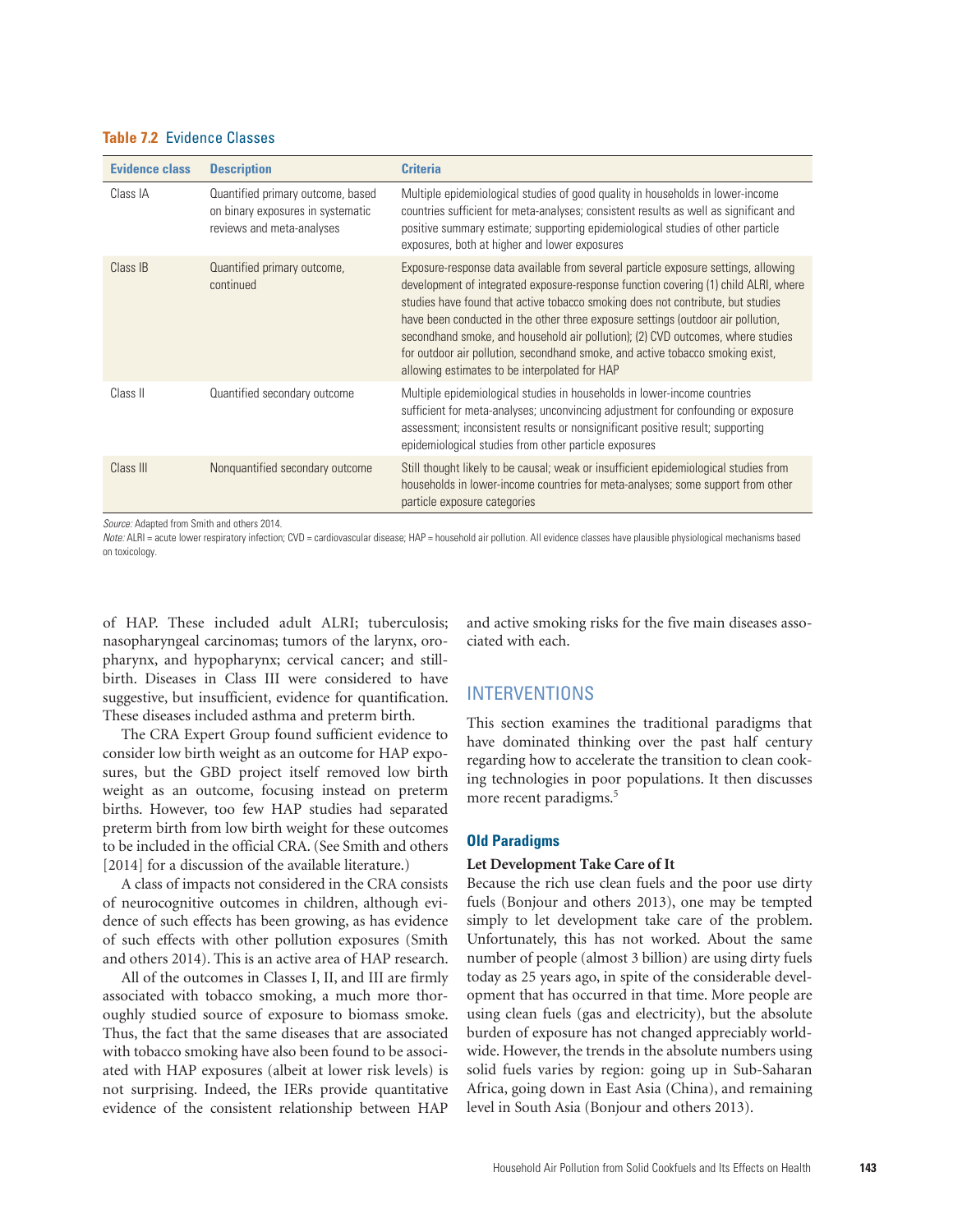### **Make the Available Clean**

Since the large national stove programs were initiated in China and India in the early 1980s, perhaps a dozen other national efforts and hundreds (if not thousands) of community and nongovernmental organization (NGO) programs, small and large, have been initiated worldwide to promote better stoves using the same local fuels (mainly different forms of biomass).<sup>6</sup> Although initially focused on fuel efficiency, many of these programs are also attempting to lower smoke levels—that is, to make the available fuels clean through better combustion, chimneys, and others approaches. As described in WHO (2014b), this improvement has been extremely elusive, and finding interventions that have reduced health-related exposures substantially and sustainably for a large population is difficult. Nevertheless, much progress has been made, and investments are needed to continue upgrading the engineering, business, and social marketing required to reach this goal.

One promising development is the parallel work of the International Standards Organization and the WHO to develop standards and guidelines for promoting only the cleanest devices in the future. Quantitative guidelines

were made possible only by development of the IERs. Now a base of epidemiological evidence exists to support standards that quantify what emissions level is clean enough for good health (WHO 2014b). As mentioned, emissions reductions alone do not guarantee exposure reductions; rather, interventions must be adopted, maintained, and used regularly to achieve meaningful exposure reductions to protect health.

As part of the evidence review for the IAQGs (WHO 2014b), systematic reviews and meta-analyses were performed of the international literature on interventions (Dherani and others 2014). The methods and results are summarized in box 7.2. This review found that solidfuel stoves with chimneys delivered the largest reductions in PM and CO concentrations, with CO levels often reaching WHO air quality guidelines. However, none achieved PM levels close to the guidelines. One key issue is the degree of heterogeneity between studies. For this reason, referring to the circumstances and results of individual stove and fuel evaluations is important for appropriate interpretation of these results. Continued efforts are needed to standardize the methods used for field evaluation.

### **Box 7.2**

### **Assessment of Improved Biomass Stove Interventions**

To assess the potential health benefits that can be expected following the introduction of improved solid-fuel stoves, one must examine the reductions in HAP and personal exposure—and the absolute levels achieved—when these interventions are in everyday use. Although the results of laboratory emissions tests provide valuable information on the potential reductions in exposure, field evaluations provide a more realistic assessment of exposure when such interventions are adopted and used at scale. The key questions for the review were as follows:

- Are improved solid-fuel stoves in everyday use (compared to traditional solid-fuel stoves) effective for reducing average concentrations of, or exposure to, PM and CO in households in LMICs?
- By what amount (in absolute and relative terms) do the interventions reduce PM and CO, and how

do postintervention (in-use) levels compare with the WHO air quality guidelines?

*Methods*. A search was conducted of electronic databases and specialist websites. Eligible studies included randomized trials, quasi-experimental and before-and-after studies, as well as observational designs and reported daily mean (24- or 48-hour) small PM (most reported PM<sub>2.5</sub>, but two studies reported  $PM_4$ ) or CO, with standard deviations or 95 percent confidence intervals. Interventions were categorized as standard combustion solid-fuel stoves with and without chimneys, advanced combustion solid-fuel stoves, clean fuels (LPG, biogas, ethanol, electricity, solar), and mixed interventions. Studies were selected, extracted, and assessed using standardized procedures and forms. Baseline and postintervention values, differences, and percentage changes from baseline were tabulated for each study, and weighted average values were calculated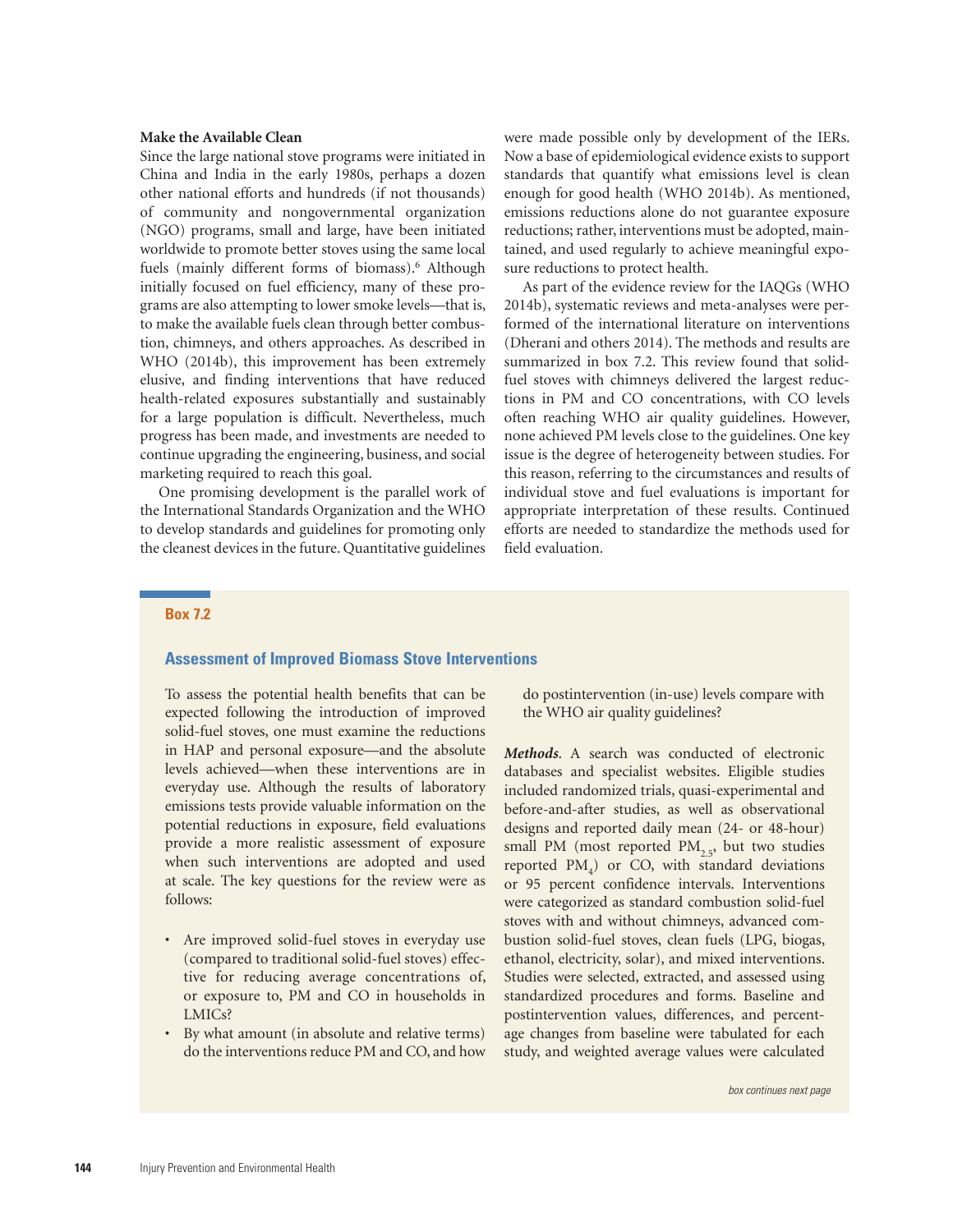### **Box 7.2** (continued)

for all studies contributing data to each category of stove or fuel intervention. Subject to sufficient studies, meta-analysis of absolute changes in the two pollutants for each category of solid-fuel stove and clean fuel was carried out using the generic inversevariance method, and publication bias was assessed. Narrative summaries were provided for intervention categories with very few eligible studies.

*Results.* A total of 38 eligible studies, some with multiple estimates, was included: 27 studies that provided data on kitchen PM, 3 on personal PM, 26 on kitchen CO, and 5 on personal CO. Only one or two studies were available for each intervention (LPG, electricity, charcoal, mixed). Baseline levels of PM and CO were variable, but all exceeded the annual WHO guideline for  $PM_{2.5}$  of 35 micrograms per cubic meter by a factor of 10–100 times, and CO varied from just below to 6 times greater than the 24-hour air quality guideline for CO of 7 milligrams per cubic meter (5.68 parts per million). After intervention, reductions in pollutants were reported for almost all individual studies; when grouped, large reductions in the range of 38–82 percent were found for kitchen PM and CO levels, with the largest reductions for solid-fuel stoves with chimneys and the lowest for solid-fuel stoves without chimneys. Studies reporting impacts on personal exposure were identified only for solid-fuel chimney stoves, but reductions in the range of 47–76 percent were found. Despite these large percentage reductions, postintervention levels of PM remained well above the WHO guidelines for group-weighted means at around 400 micrograms per cubic meter, although the few personal exposure studies had a considerably lower weighted mean of 70 micrograms per cubic meter. In contrast, many interventions reduced CO to levels below the WHO 24-hour air quality guideline, with weighted mean values of 4–5 parts per million for stoves with chimneys, but almost 7 parts per million for stoves without chimneys. Postintervention personal exposure in the set of chimney-stove studies was 1.7 parts per million. Sensitivity analyses (conducted where the number of estimates was sufficient), including by study design, analytic approach (that is, comparing controls with only stoves in actual use or with all stoves allocated), and duration of use, did not find strong effects. Among the larger sets of studies, clear evidence of publication bias existed. Evidence from studies of improved wood stoves in high-income rural settings found, as expected,  $PM_{2.5}$  levels much lower than those of improved wood stoves in developing countries (ranging from 13 to 54 micrograms per cubic meter) and an association between improved solid-fuel stoves (all of which were vented with some having advanced emissions control technology) and emissions reductions in a majority of households. Source: Based directly on Dherani and others (2014), which also contains lengthy

tables describing the published studies to date.

### **New Paradigms**

Based on the new evidence that exposures must be brought to low levels to achieve major health benefits, and the poor performance of "improved" biomass stoves to date, new paradigms are emerging in the field, although they have been operating on their own in the modern energy sector all along.

### **Make the Clean Available**

How one achieves clean cooking is no mystery. Gas and electricity are used by 60 percent of humanity, and these fuels cook every cuisine without problem (although with taste changes compared to traditional methods for some foods). Unlike typical biomass stoves, gas and electric stoves cannot be made dirty at the household level (even with nonoptimal use), and they do not require any special attention or training. They also are aspirational, with

attractive modern cooking appliances being an important sales advantage in most settings. They are not available to the populations using biomass, however, not only because of their cost but also because of unreliable or unavailable public and private infrastructure. Any kind of gas burns cleanly, including biogas and natural gas, but LPG is usually the first to reach rural areas. Rather than simply waiting passively for people to shift to clean fuels, there is clear need to find ways to promote these fuels to poor households in a more systematic and aggressive manner.

Several large and innovative initiatives for promoting LPG began in India in 2015. Although initiated by the Ministry of Petroleum and Natural Gas in collaboration with the three national oil companies that market LPG, these initiatives were driven by a desire to reduce the health impacts of solid fuel use for cooking. As of March 2016, more than US\$1 billion had been committed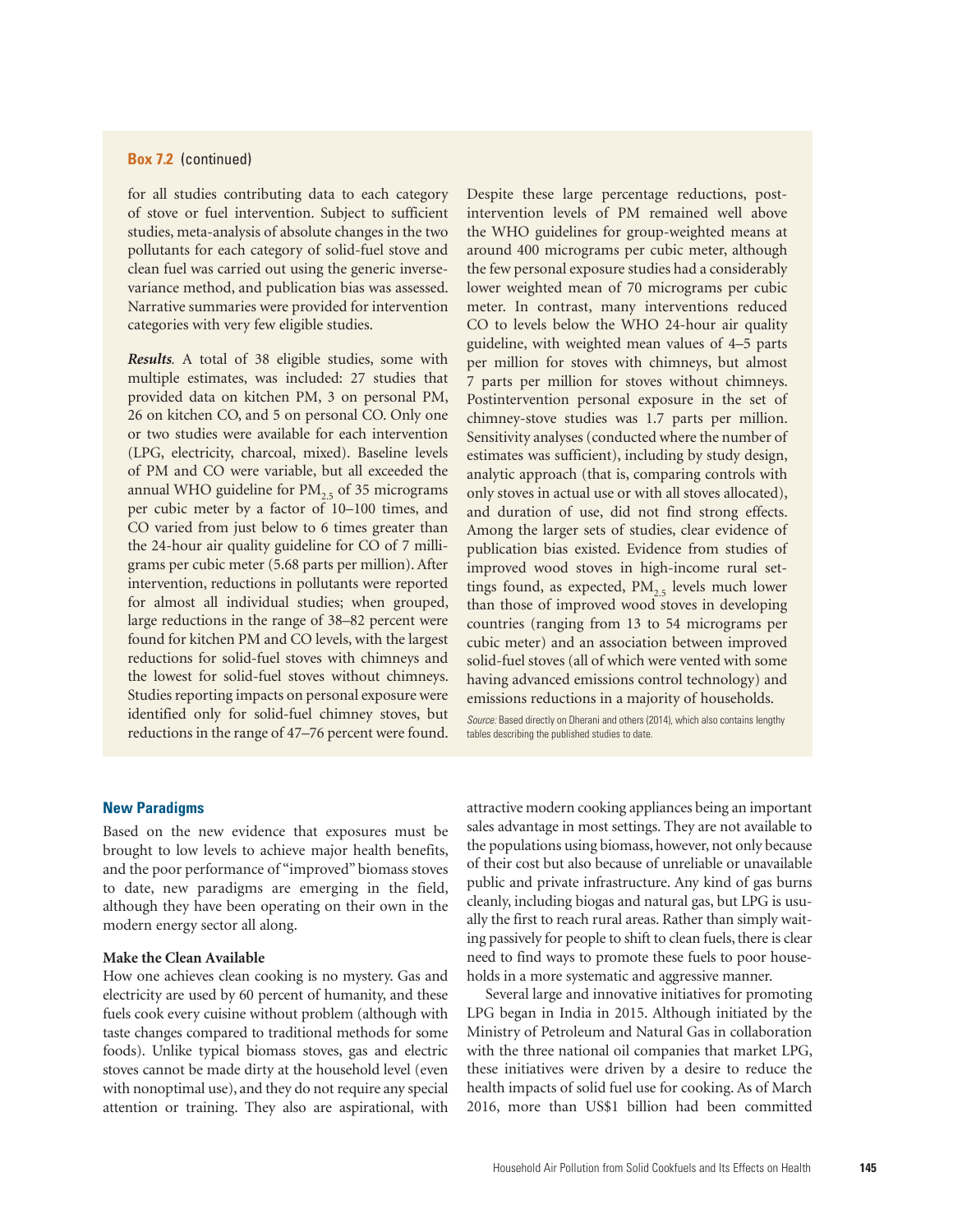to expand LPG to 50 million low-income households in three years, reaching perhaps 300 million people (Ministry of Finance 2016). This ambitious initiative has several innovative features designed to target LPG subsidies much more precisely to poor households and away from middle- and upper-class and commercial consumers. These features involve the use of modern digital technology, including bank accounts, cell phones, and biometric identification cards. In addition, widespread integrated use of formal and social media to promote the effort exists, including text messages, billboards, television and radio, Internet, and athletic events.

The most well-known of the programs is the Give It Up scheme, through which middle- and upper-income consumers are asked to give up their LPG subsidy to households below the poverty line. Households who give up their subsidy are listed on a Scroll of Honor on the website and can see which family benefited from their contribution.7 Some 30,000 households a day were doing so at the height of the program. As a result, the government was able to focus new resources on providing the up-front costs (stove and cylinder) to enable poor households to take on LPG, and oil companies were incentivized to expand fuel access substantially and to improve the reliability of supply. In addition, new modes of distributing LPG are being tried, including promotion and sales by women's groups. Importantly, the government has specified that all new LPG connections since early 2016 are to be in the name of the woman of the house wherever possible, a significant movement toward improving gender engagement. Because shifting the subsidy from one income group to another does not entail additional government expenditure, the cost-effectiveness of this effort depends only on the additional expenditures for up-front costs.8

Another approach is to promote clean fuels that have not been widely adopted in high-income countries and thus have no established operational viability. The most prominent of these is biogas; although attractively clean and made renewably from animal dung, biogas is limited in scope by climate, capital cost, and the need for at least two large animals in each household. Second is ethanol, which burns cleanly and can be made renewably from several crops, including sugarcane and sorghum. Unknown, however, is whether large-scale production would trigger demand in other sectors (for example, as a petroleum enhancer or beverage) that would dominate its availability and price as a fuel.

The review described in box 7.2 also examined available studies for clean fuel interventions. It found none for electric cooking and too few for LPG or biogas to make an assessment. However, it found several for ethanol that indicated a reduction in overall exposure, but not enough to reach WHO air quality guidelines (WHO 2014b).

One major reason that clean fuel interventions do not show greater reductions is the remaining use of polluting fuels either in the same household or nearby, which has not been monitored well in past studies. More and better-designed studies are needed for all kinds of clean fuel interventions, as well as new intervention modes that promote usage and initial adoption.

### **Embrace Leap-Frog Technologies**

Highly advanced, electronic devices are now available for cooking. Depending on the task, electric induction stoves are 50 percent more efficient and 50 percent faster (as well as safer and longer-lived) than old-style electric stoves. They are so different as to provide a new entry into the cookstove landscape. Sales are booming in Asia, and prices are dropping, reaching as low as US\$10 each in some markets. Most of the sales growth is occurring among customers now using gas, as cooking with induction stoves is sometimes cheaper than cooking with subsidized LPG. How far might induction stoves be pushed into rural areas when electricity supply becomes more reliable? Ecuador, for example, is replacing every stove in the country with an induction stove, and other countries with excess hydropower are considering taking such an approach. Could induction stoves be linked to local power made from renewable energy sources? This is an exciting prospect. Even when linked to coal power, induction stoves create substantially less pollution exposure and only minor increases in greenhouse gases (Smith 2014).

Synthetic liquid or gaseous fuels such as the bioethanol discussed earlier and synthetic LPG made from coal, which are clean at the household, also show promise but require additional study and evaluation of system requirements. Synthetic natural gas from coal is also being promoted in China and Mongolia but requires extensive pipeline infrastructure that makes it cost-prohibitive in most rural areas.

# **Target the Community Level**

Ongoing research and modeling show that, in many circumstances, changing one household in a village to clean fuels reduces exposure less than one might expect (Desai 2016; Smith 1987). This is because of a coverage or community effect—that is, even if you cook using LPG (or do not cook at all), you are affected by all of your neighbors who still cook on biomass stoves. Although varying by geography and meteorology, most of humanity lives in fairly close quarters, whether in cities or villages, and the community effect is common. For this reason, the most effective interventions are likely to occur at the community level. This has two other advantages: providing fuels, stoves, and service at the community scale usually is more efficient, lowering costs and increasing reliability,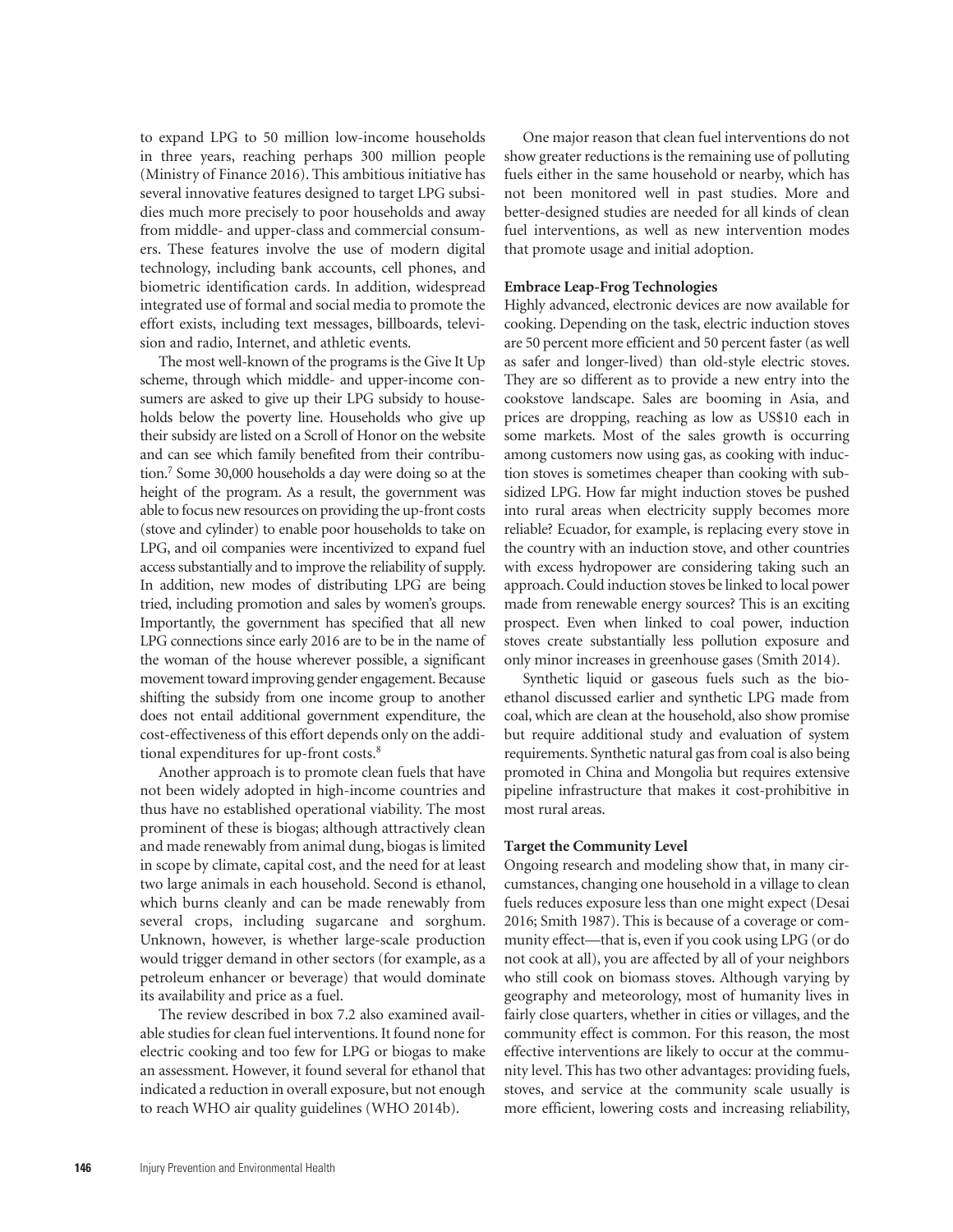and it is possible to unleash social pressure to change social norms—for example, creating a smokeless village designation to encourage neighbors to work together (put pressure on each other) to avoid producing smoke in their village. Indeed, these other benefits of community interventions are likely to be the most critical.

The LPG initiatives in India are promoting "smokeless villages" designed to develop LPG connections by village rather than by household. As of mid-2016, at least 4,000 smokeless villages (defined as 100 percent of households being connected) had been certified, with thousands more being planned.

As with much of the rapid changes in the "make the clean available" agenda, however, evaluation of smokeless villages and other modes of LPG expansion have not yet been subjected to high-quality evaluation, something clearly needed.

### **Recent Innovations**

New ways of thinking have emerged from the literature but have not yet been well integrated into interventions. Among these is growing recognition of the following.

### **Impact on Outdoor Pollution**

A major reason that the field has moved away from the term *indoor* to *household* air pollution is the realization that, although pollution may start in the kitchen, it moves throughout the household, then into the community environment outside, where it adds to general ambient air pollution. The degree to which this matters depends on the situation; in India, for instance, as noted, an estimated 25–50 percent of primary ambient  $PM_{2.5}$ comes from household cooking. Estimates are similar for China, although household use of solid fuel for heat is also seasonally important in much of the country (Liu and others 2016). Cleaning up household fuels clearly is a necessary step in dealing with outdoor pollution. Because outdoor air pollution has become a serious policy and public concern in many countries that still have significant household use of solid fuel, this connection provides a potential impetus for control programs and a framework for evaluation.

In late 2015, India's Ministry of Health and Family Welfare released a white paper proposing a pioneering approach to air pollution (Ministry of Health and Family Welfare 2015). It was the first ministry of health in the world to consider air pollution in the context of other health priorities, with the idea of using the health sector's unique assets to address it (air pollution generally has been handled by environmental agencies, which have a different agenda). India's Ministry of Health and Family Welfare is also the first government agency in the world to address household and ambient air pollution together by proposing a program to manage exposure, not concentrations, in particular locations (Sagar and others 2016). If implemented, this approach would focus more on pollution sources that are in close proximity to people (stoves and vehicles) and less on sources that are far from people (power plants and industries).

#### **Household Air Pollution as a Health Problem**

Part of the poor progress of previous attempts to reduce HAP may be due to their origins in the technology sector rather than the health sector and the heavy emphasis the technology sector places on simple local technologies and community groups or NGOs. In contrast, the health sector taps the very best advanced scientific, technological, and manufacturing techniques to develop effective vaccines, antibiotics, and surgery tools; then, after those techniques have been proved worthwhile in highly structured field trials, the health sector makes them available through prepurchase, royalty agreements, and mass manufacture to reduce the cost. It then uses NGOs and other community groups to bring the vaccines to vulnerable populations. Unlike the technology sector, the health sector treats everyone the same; it does not promote less effective antibiotics in rural areas because the people there are poor. Unequal treatment may be satisfactory when addressing fuel efficiency or meeting local labor and materials goals, which are important issues in their own right. The technology sector is less effective at achieving health goals, and its priorities raise disquieting ethical issues.

One reason that often is given for continued cooking on open fires is the taste of the food, but the health sector would ask, is taste worth nearly one million lives a year in India? The health sector does not stop its programs because people like the taste of tobacco or dislike wearing seatbelts or dislike using condoms. It recognizes the importance of personal preferences, however, and brings social pressure to bear in an effort to change those tastes. The health sector has already recognized the importance of various kinds of "herd" effects—for example, with sanitation and mosquito protection. First is effectiveness on a large scale, which has often been promoted in biomass stove programs. Next is the household business model, which may come later. Finally, the health sector is not afraid of subsidies but provides the evidence needed to prove that expenditures on the health of the poor are cost-effective social investments.

### **Common Challenges with Interventions**

Although many relatively small-scale, low-cost interventions (such as the provision of better-burning biomass stoves) will continue, efforts to reach households at a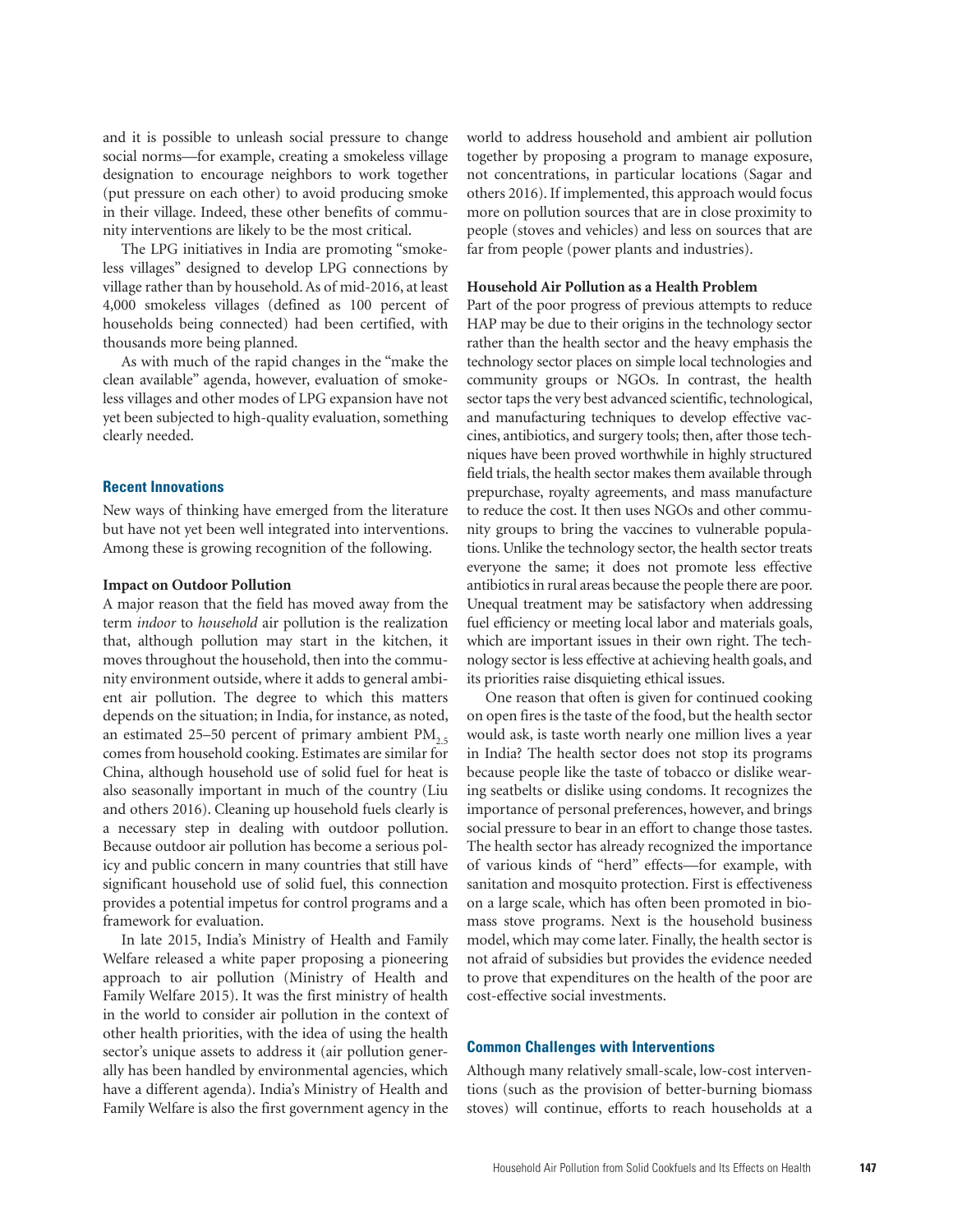large scale using existing infrastructure in the petroleum and power sectors are growing, but in ways that better focus on health. India is leading the way, but other countries have programs or are planning them.<sup>9</sup>

With LPG or electricity, little HAP concern exists, because the appliances that use these cooking fuels can stand up to variations in user behavior, and the appliances' performance is well known, with billions in use over many decades. Even with the most advanced biomass stoves, however, good field performance is difficult to maintain, even when the stoves are used regularly. Two common difficulties remain, however, with both approaches: cost and continued use of traditional polluting cookstoves.

### **Cost and Subsidy**

An advanced biomass stove with a chimney and blower (characteristics likely to be required for good health) is not cheap by low-income-country standards. The cost of the stove alone is likely to be more than US\$100 and probably closer to US\$200, as seen in successful chimney stove programs in China and Mexico, for example. The costs of dissemination, maintenance, repair, and replacement add to this. In addition, to date, only biomass pellet stoves are reliably clean enough to come close to the IAQGs for emissions. Pellet stoves require users to forfeit the greatest advantage of today's biomass fuel, which is that it can be gathered at no direct financial cost. Financing the stoves and pelletizing infrastructure in ways that are sustainable for poor populations is a major challenge.

The same is true of providing LPG or electric power reliably and sustainably. Electrification offers a way to spread costs, given its many social and other benefits in addition to health. Up-front costs are substantially lower than for nearly equivalently clean biomass stoves, but electricity entails recurring costs and access issues.

The very poor are unlikely to be able to afford any truly clean cooking technology. If significant progress is to occur, some form of public support likely will be needed for some years. This is not unusual: public support is accepted for many health-protective interventions for the poor, including vaccines, antenatal care, and basic antibiotics. The term *subsidy* often is applied to public support for fuels, usually in a pejorative way. However, subsidies for nuclear power, the coal industry, and the solar industry are not intended to target health protection for the poor, unlike support for HAP-reducing technologies such as LPG and advanced biomass stoves. Thus, if public expenditures can be shown to be as well targeted and effective as other expenditures on health-protective interventions, they may be considered social investments rather than subsidies, with a substantially different political and developmental connotation.

### **Compliance and Stacking**

The second issue is *stacking,* which refers to the common observation that people often do not switch to a new technology immediately, even if it is better in many ways and eventually takes over. In the case of cooking, people often continue to use their traditional fuel stove even if they also use an advanced biomass stove or LPG. It may take years, in the case of LPG, before they switch entirely, a process that has a generational component—young women often do not continue what their mothers find hard to give up.

As a result, with a new clean fuel alternative in the home, all of the HAP exposure is due to continued use of the traditional stove, and the exposure can be substantial. This is a familiar situation in health interventions: simply providing access and affordability does not guarantee high compliance (for example, in using bed nets, condoms, latrines, tuberculosis drugs, low-salt foods, and nicotine substitutes). In most of these examples, as with HAP, a high rate of compliance is needed to reduce risk adequately (seemingly more than 90 percent in the case of latrines and bed nets, for example). Accordingly, as with every other health intervention that must be accompanied by behavioral change, incentives must be found and implemented to enhance compliance (Fernald, Gertler, and Neufeld 2009; Fernald, Hou, and Gertler 2008; Lim and others 2010) or, in stove parlance, to reduce the degree and duration of stacking.

Additional research is needed to find ways to promote reduced use of the old and increased adoption and use of the new. Recent systematic reviews of adoption and barriers to adoption of clean stoves (Puzzolo and others 2016) and of clean fuels and electricity (Rehfuess and others 2014) highlight this need. They also challenge dissemination approaches that only market the new, as might be adequate for economic sustainability. Imagining a business model for eliminating the old polluting stove, however, is difficult, a phenomenon that is not uncommon with household or individual health interventions.

Approaches for triggering community pressure (for example, conditional cash transfers and cell phone messaging) have been applied successfully in other situations and could successfully reduce HAP as well. In addition, some innovations show promise even if they have never been applied—for example, linking the use of HAPreducing cooking technology, such as LPG, to national life insurance and rural employment schemes, as is being considered in India.

# **CONCLUSIONS**

The health impacts of HAP have been suspected for decades, beginning with a few isolated studies more than a half century ago (Padmavati and Pathak 1959); only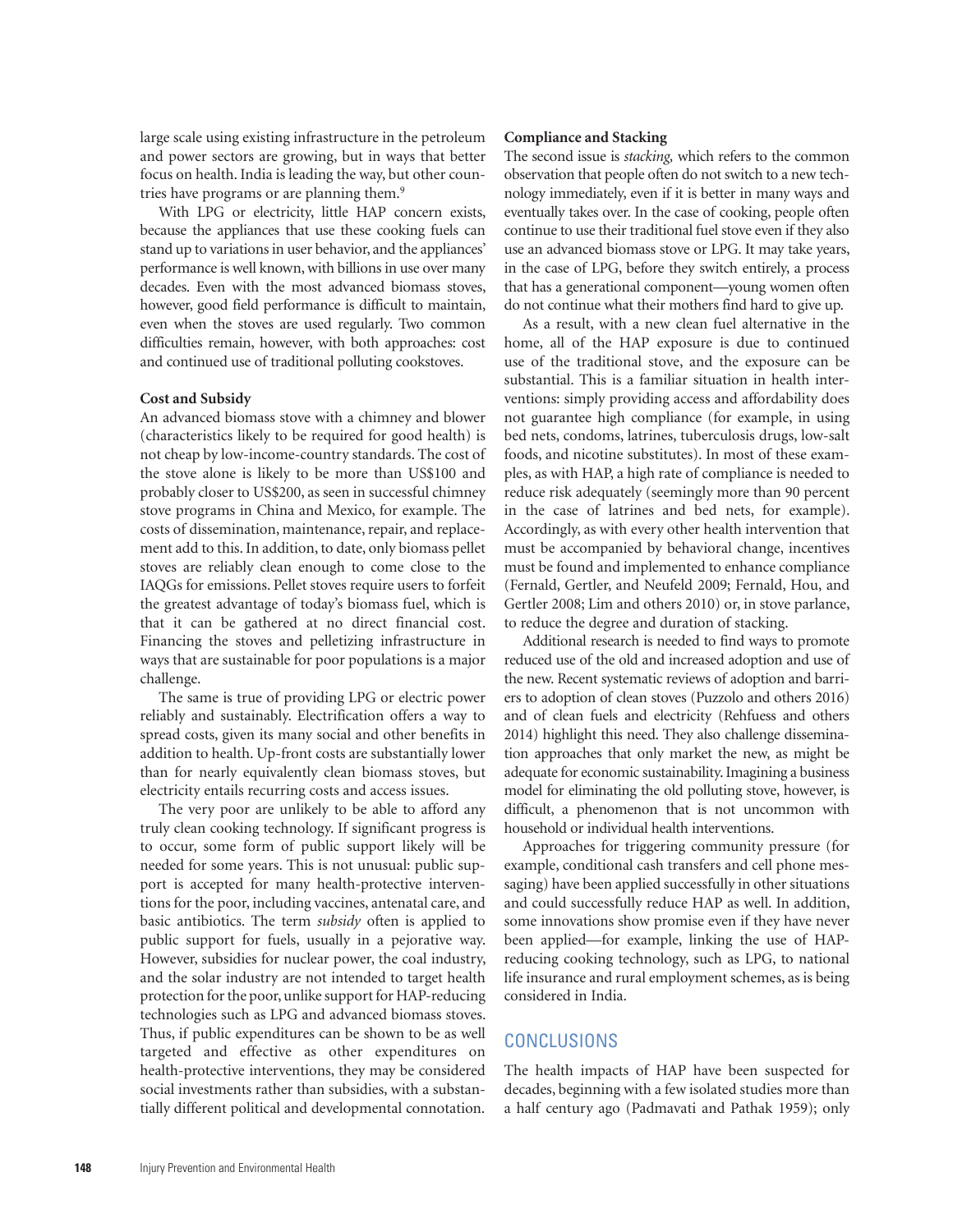recently, sufficient evidence has been marshaled to make a systematic case for HAP's ill health effects across a range of diseases. This evidence is substantiated best in the two detailed reviews used so extensively in this chapter (Smith and others 2014; WHO 2014b). The conceptual and empirical connection between active and passive tobacco smoking and ambient air pollution provided by the IERs gives rise to a completely different and in itself compelling set of arguments for HAP's ill health effects, in addition to the growing base of epidemiological and toxicological evidence. Although the evidence is insufficient to pin down a precise risk for all diseases now attributed to HAP exposures or to establish a firm base for diseases that have some, but insufficient, evidence to include on the list, it seems likely that HAP will remain on the list of severe health risks affecting the world's poorest populations.

HAP will continue to constitute a major risk factor as long as billions of households worldwide use solid fuels. However, simply believing it to be a major risk is not sufficient to bring solutions. As noted in the introduction, fecal matter in the household environment was confirmed as a major risk factor for ill health in the late 1800s, but it still kills millions today in spite of considerable efforts to reduce this health burden. Both of these risk factors share uncomfortable similarities: they are significant, operate in poor populations, and require behavioral and engineering innovations and interventions. They both also seem to be refractory to cheap solutions. How can we be sure then that HAP (which only passed the threshold of acceptability in 2010 or so, and even still perhaps not as completely as fecal contamination) is not still killing millions a century from now?

Although basic epidemiological, toxicological, and exposure research continues, HAP's threshold of acceptability has been passed, and serious research is needed to determine what works on a large scale. Regarding poor sanitation, the failure to move in this direction is perhaps partly responsible for the long delay between recognition of the problem and its solution. Considering the question of scale—at the household level and the institutional level, in terms of the agencies and organizations that can operate on a large scale and perform careful monitoring and evaluation of natural interventions—is another way to frame this effort. This mode of thinking is particularly salient for those efforts now under way with clean fuels (such as LPG and electricity) in India, Bhutan, Paraguay, Ecuador, and elsewhere. As HAP has the advantage of a measurable exposure metric, much of this research can proceed more quickly and with less cost because exposure outcomes can be used as endpoints. If, in parallel, exposure-response is emphasized in the health research, the two together can help to find ways to provide the world with clean household environments effectively and steadily.

Providing empirical evidence of the cost-effectiveness of alternative interventions is difficult, although there is movement in this direction (Newcombe and others 2016; Pillarisetti, Mehta, and Smith 2016). The longterm solution is clear: clean fuels (although they will not be available for the very poorest populations for some years). Until then, however, the evident popularity of such fuels could be a model for how improved biomass stoves are designed and disseminated.10 Only now are we beginning to understand how to bring clean fuels to the poor (but not the poorest) populations much faster than development alone has brought, while simultaneously accelerating the movement away from traditional practices during the transition.

# **NOTES**

World Bank Income Classifications as of July 2014 are as follows, based on estimates of gross national income (GNI) per capita for 2013:

- Low-income countries (LICs) = US\$1,045 or less
	- Middle-income countries (MICs) are subdivided:
	- a) lower-middle-income  $=$  US\$1,046 to US\$4,125
- b) upper-middle-income (UMICs) = US\$4,126 to US\$12,745
- High-income countries  $(HICs) = US$12,746$  or more.
- 1. This chapter focuses almost entirely on wood fuel, which dominates world use and research. Agricultural residues, including animal dung, are far less consistent and less well characterized. Coal pollution is even more difficult to summarize because of wide variations in the quality of coal around the world, including the content of toxic species, such as sulfur, arsenic, lead, mercury, ash, and others. For a good discussion, see WHO (2014b).
- 2. Few studies have been conducted on the impact of chronic CO exposures on health, and CO in wood smoke rarely causes acutely toxic exposures because of the warning of extreme irritation from other wood smoke components. Therefore, this chapter does not explore CO exposure further, though we note observed links between exposure to CO during pregnancy and adverse outcomes. However, low-volatile solid fuels, particularly charcoal and some coals, can produce acutely hazardous CO exposures. Indeed, despite the dearth of systematic assessments, thousands of deaths likely occur globally each year (some even in high-income countries) as a result of CO exposure (for example, from charcoal grills used indoors).
- 3. Kerosene, another middle distillate like diesel, is still used for household cooking in some countries and is widely used for lighting in hundreds of millions of households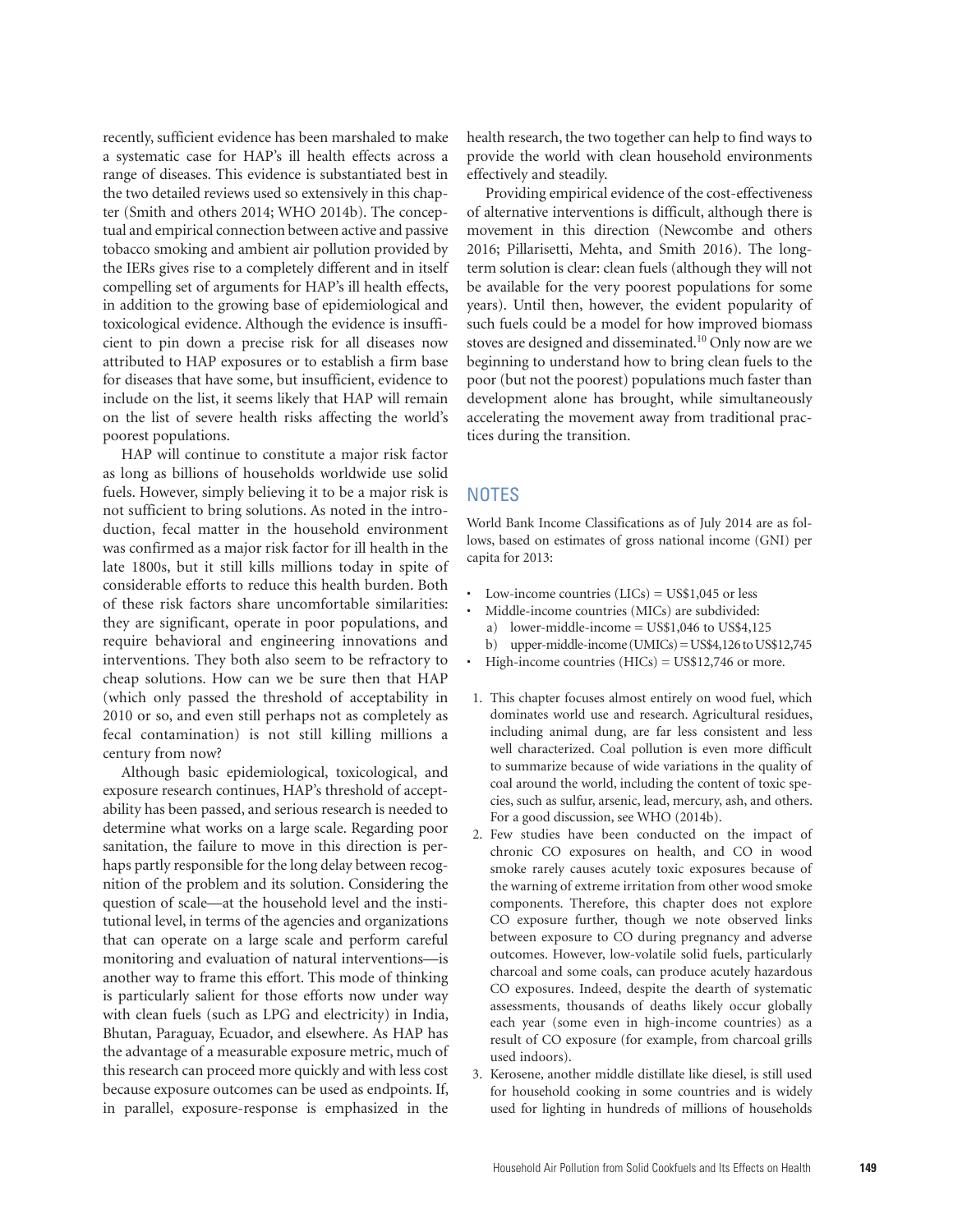without adequate electricity. Growing evidence suggests that, by mass,  $PM_{2.5}$  from kerosene combustion is more toxic than  $PM_{2.5}$  from biomass combustion. To date, however, the WHO has been unable to do more than recommend that kerosene be discouraged as a household fuel. (See WHO 2014b.)

- 4. The WHO guideline for annual average  $PM_{2.5}$  concentrations is 10 micrograms per cubic meter (WHO 2014b**)**.
- 5. This section draws on Smith and Sagar (2014) and Smith (2015), as well as on WHO (2014b).
- 6. See [http://cleancookstoves.org/.](http://cleancookstoves.org/)
- 7. See [http://mylpg.in/.](http://mylpg.in/)
- 8. In 2016, the Give It Up program was folded into an even larger program to promote a total of 50 million LPG connections in India in three years.
- 9. See [http://www.cooking-for-life.org/.](http://www.cooking-for-life.org/)
- 10. IAQGs has a section on the needs of the very poor in the transition to clean fuels for all.

# **REFERENCES**

- Balakrishnan, K., G. Thangavel, S. Ghosh, S. Sambandam, K. Mukhopadhyay, and others. 2011. *The Global Household Air Pollution Measurement Database*. Geneva: World Health Organization. [http://www.who.int/indoorair/health\\_impacts](http://www.who.int/indoorair/health_impacts/databases/en/)  [/databases/en/.](http://www.who.int/indoorair/health_impacts/databases/en/)
- Baumgartner, J., J. J. Schauer, M. Ezzati, L. Lu, C. Cheng, and others. 2011. "Patterns and Predictors of Personal Exposure to Indoor Air Pollution from Biomass Combustion among Women and Children in Rural China." *Indoor Air* 21 (6): 479–88.
- Bonjour, S., H. Adair-Rohani, J. Wolf, N. G. Bruce, S. Mehta, and others. 2013. "Solid Fuel Use for Household Cooking: Country and Regional Estimates for 1980–2010." *Environmental Health Perspectives* 121 (7): 784–90.
- Bruce, N., M. Dherani, R. Liu, H. D. Hosgood III, A. Sapkota, and others. 2015. "Does Household Use of Biomass Fuel Cause Lung Cancer? A Systematic Review and Evaluation of the Evidence for the GBD 2010 Study." *Thorax* 70 (5): 433–41.
- Burnett, R. T., C. A. Pope III, M. Ezzati, C. Olives, S. S. Lim, and others. 2014. "An Integrated Risk Function for Estimating the Global Burden of Disease Attributable to Ambient Fine Particulate Matter Exposure." *Environmental Health Perspectives* 122 (4): 397–403.
- Chafe, Z. A., M. Brauer, Z. Klimont, R. Van Dingenen, S. Mehta, and others. 2014. "Household Cooking with Solid Fuels Contributes to Ambient  $PM_{2.5}$  Air Pollution and the Burden of Disease." *Environmental Health Perspectives* 122 (12): 1314–20.
- Chapman, R. S., X. He, A. E. Blair, and Q. Lan. 2005. "Improvement in Household Stoves and Risk of Chronic Obstructive Pulmonary Disease in Xuanwei, China: Retrospective Cohort Study." *BMJ* 331 (7524): 1050.
- Desai, M. A. 2016. "Model of Postulated Coverage Effect from Clean Cooking Interventions." In *Multiscale Drivers of Global Environmental Health.* Doctoral dissertation

submitted to the Environmental Health Sciences Graduate Group, University of California, Berkeley, 88–147.

- Dherani, M., K. Jagoe, L. P. Naeher, and C. Noonan. 2014. "Review 6: Impacts of Interventions on Household Air Pollution Concentrations and Personal Exposure." In *WHO Indoor Air Quality Guidelines: Household Fuel Combustion*, edited by E. Rehfuess, D. Pope, and N. Bruce. Geneva: World Health Organization.
- Diaz, E., T. Smith-Sivertsen, D. Pope, R. T. Lie, A. Diaz, and others. 2007. "Eye Discomfort, Headache, and Back Pain among Mayan Guatemalan Women Taking Part in a Randomised Stove Intervention Trial." *Journal of Epidemiology and Community Health* 61 (1): 74–79.
- Edwards, R. D., Y. Liu, G. He, Z. Yin, J. Sinton, and others. 2007. "Household CO and PM Measured as Part of a Review of China's National Improved Stove Program." *Indoor Air* 17 (3): 189–203.
- Fernald, L. C., P. J. Gertler, and L. M. Neufeld. 2009. " 10-Year Effect of Oportunidades, Mexico's Conditional Cash Transfer Programme, on Child Growth, Cognition, Language, and Behaviour: A Longitudinal Follow-Up Study." *The Lancet* 374 (9706): 1997–2005.
- Fernald, L. C., X. Hou, and P. J. Gertler. 2008. "Oportunidades Program Participation and Body Mass Index, Blood Pressure, and Self-Reported Health in Mexican Adults." *Preventing Chronic Disease* 5 (3): A81.
- GBD Risk Factors Collaborators. 2015. "Global, Regional, and National Comparative Risk Assessment of 79 Behavioural, Environmental, Occupational, and Metabolic Risks or Clusters of Risks in 188 Countries, 1990–2013: A Systematic Analysis for the Global Burden of Disease Study 2013." *The Lancet* 386 (10010): 2287–323.
- GOLD (Global Initiative for Chronic Obstructive Lung Disease). 2016. *Global Strategy for the Diagnosis, Management and Prevention of COPD*. GOLD. [http://www](http://www.goldcopd.org/)  [.goldcopd.org/.](http://www.goldcopd.org/)
- Guttikunda, S. 2016. *Urban Emissions*[. http://www . urbanemissions](http://www.urbanemissions.info/)  [.info/.](http://www.urbanemissions.info/)
- IHME (Institute for Health Metrics and Evaluation). 2016. "GBD Compare Data Visualization." IHME, University of Washington, Seattle. [http://vizhub.healthdata .org/gbd](http://vizhub.healthdata.org/gbd-comparevizhub.healthdata.org/gbd-compare) [-comparevizhub.healthdata.org/gbd-compare.](http://vizhub.healthdata.org/gbd-comparevizhub.healthdata.org/gbd-compare)
- Jetter, J. J., Z. Guo, J. A. McBrian, and M. R. Flynn. 2002. "Characterization of Emissions from Burning Incense." *Science of the Total Environment* 295 (1–3): 51–67.
- Jetter, J., Y. Zhao, K. R. Smith, B. Khan, T. Yelverton, and others. 2012. "Pollutant Emissions and Energy Efficiency under Controlled Conditions for Household Biomass Cookstoves and Implications for Metrics Useful in Setting International Test Standards." *Environmental Science and Technology* 46 (19): 10827–34.
- Johnson, M., T. Bond, N. Lam, C. Weyant, Y. Chen, and others. 2011. "In-Home Assessment of Greenhouse Gas and Aerosol Emissions from Biomass Cookstoves in Developing Countries." In *Greenhouse Gas Strategies in a Changing Climate Conference 2011*, 530–42. Pittsburgh: Air and Waste Management Association.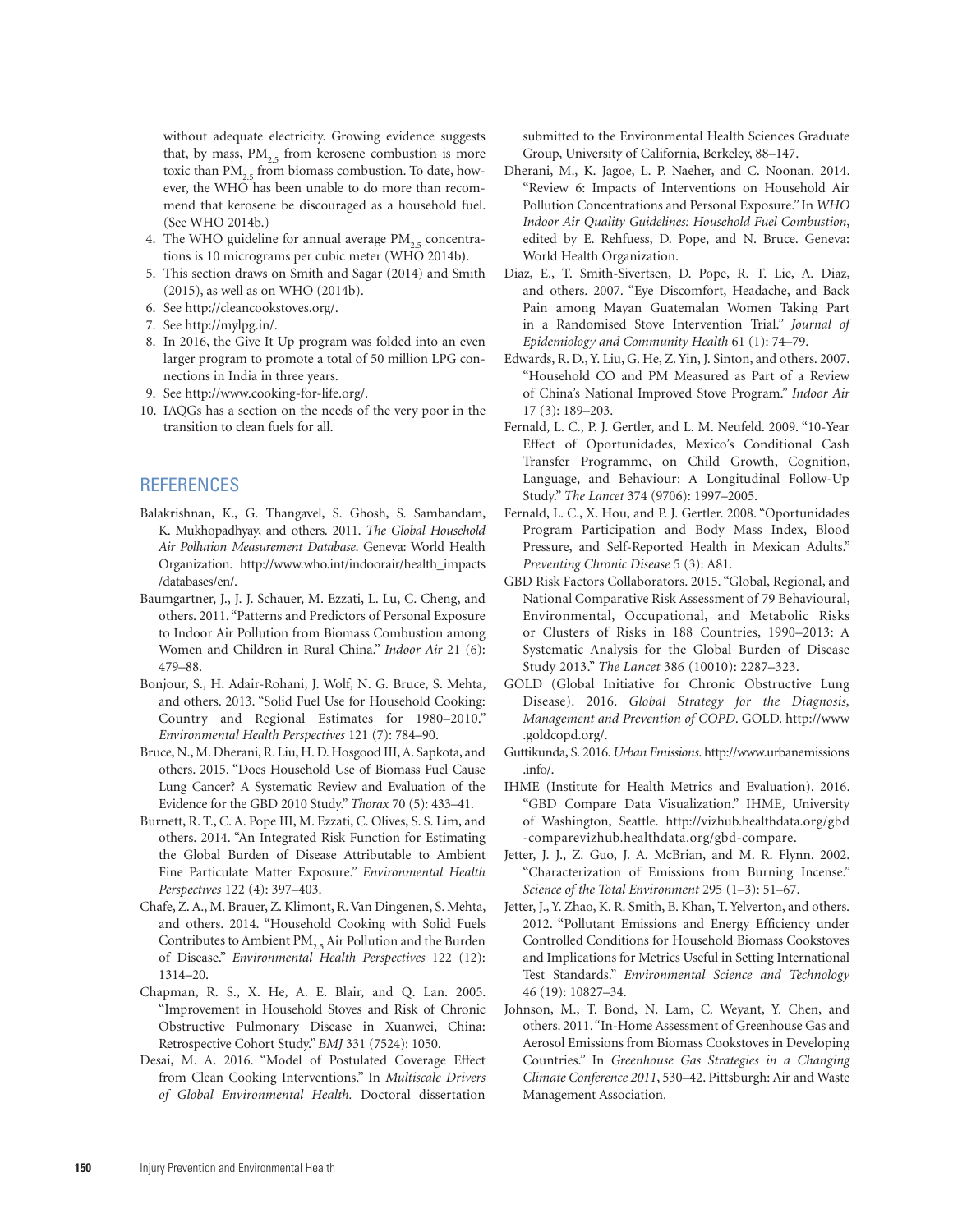- Johnson, M., R. Edwards, C. A. Frenk, and O. Masera. 2008. "In-Field Greenhouse Gas Emissions from Cookstoves in Rural Mexican Households." *Atmospheric Environment* 42 (6): 1206–22.
- Lelieveld, J., J. S. Evans, M. Fnais, D. Giannadaki, and A. Pozzer. 2015. "The Contribution of Outdoor Air Pollution Sources to Premature Mortality on a Global Scale." *Nature* 525 (7569): 367–71.
- Lim, S. S., L. Dandona, J. A. Hoisington, S. L. James, M. C. Hogan, and others. 2010. "India's Janani Suraksha Yojana, A Conditional Cash Transfer Programme to Increase Births in Health Facilities: An Impact Evaluation." *The Lancet* 375 (9730): 2009–23.
- Lim, S. S., T. Vos, A. D. Flaxman, G. Danaei, K. Shibuya, and others. 2012. "A Comparative Risk Assessment of Burden of Disease and Injury Attributable to 67 Risk Factors and Risk Factor Clusters in 21 Regions, 1990–2010: A Systematic Analysis for the Global Burden of Disease Study 2010." *The Lancet* 380 (9859): 2224–60.
- Liu, J., D. L. Mauzerall, Q. Chen, Q. Zhang, Y. Song, and others. 2016. "Air Pollutant Emissions from Chinese Households: A Major and Underappreciated Ambient Pollution Source." *Proceedings of the National Academy of Sciences* 113 (28): 7756– 61. [http://www.pnas.org/cgi/doi/10.1073/pnas.1604537113.](http://www.pnas.org/cgi/doi/10.1073/pnas.1604537113)
- Lozano, R., M. Naghavi, K. Foreman, S. Lim, K. Shibuya, and others. 2012. "Global and Regional Mortality from 235 Causes of Death for 20 Age Groups in 1990 and 2010: A Systematic Analysis for the Global Burden of Disease Study 2010." *The Lancet* 380 (9859): 2095–128.
- McCracken, J. P., J. Schwartz, N. Bruce, M. Mittleman, L. M. Ryan, and others. 2009. "Combining Individualand Group-Level Exposure Information: Child Carbon Monoxide in the Guatemala Woodstove Randomized Control Trial." *Epidemiology* 20 (1): 127–36.
- McCracken, J. P., J. Schwartz, A. Diaz, N. Bruce, and K. R. Smith. 2013. "Longitudinal Relationship between Personal CO and Personal PM<sub>2.5</sub> among Women Cooking with Woodfired Cookstoves in Guatemala." *PLoS One* 8 (2): e55670.
- Ministry of Finance. 2016. *Union Budget 2016–2017.* New Delhi: Ministry of Finance, Government of India.
- Ministry of Health and Family Welfare. 2015. *Report of the Steering Committee on Air Pollution and Health-Related Issues.* New Delhi: Ministry of Health and Family Welfare, Government of India.
- Naeher, L. P., M. Brauer, M. Lipsett, J. T. Zelikoff, C. D. Simpson, and others. 2007. "Woodsmoke Health Effects: A Review." *Inhalation Toxicology* 19 (1): 67–106.
- Newcombe, K., T. Ramanathan, N. Ramanathan, and E. Ross. 2016. "Innovations in Payments for Health Benefits of Improved Cookstoves." In *Broken Pumps and Promises: Incentivizing Impact in Environmental Health*, edited by E. A. Thomas, 171–79. Cham, Switzerland: Springer International Publishing AG.
- Ni, K., E. Carter, J. J. Schauer, M. Ezzati, Y. Zhang, and others. 2016. "Seasonal Variation in Outdoor, Indoor, and Personal Air Pollution Exposures of Women Using Wood Stoves in the Tibetan Plateau: Baseline Assessment for an Energy

Intervention Study." *Environment International* 94: 449–57. doi:10.1016/j.envint.2016.05.029.

- Northcross, A. L., S. K. Hammond, E. Canuz, and K. R. Smith. 2012. "Dioxin Inhalation Doses from Wood Combustion in Indoor Cookfires." *Atmospheric Environment* 49 (March): 415–18.
- Padmavati, S., and S. N. Pathak. 1959. "Chronic Cor Pulmonale in Delhi: A Study of 127 Cases." *Circulation* 20 (3): 343–52.
- Peel, J. L., J. Baumgartner, G. A. Wellenius, M. L. Clark, and K. R. Smith. 2015. "Are Randomized Trials Necessary to Advance Epidemiologic Research on Household Air Pollution?" *Current Epidemiology Reports* 2 (4): 263–70.
- Pillarisetti, A., L. W. H. Alnes, J. P. McCracken, E. Canuz, and K. R. Smith. 2016. "Long-Term  $PM_{2.5}$  in Kitchens Cooking with Wood: Implications for Measurement Strategies." *Environmental Science and Technology* 48: 14525–533.
- Pillarisetti, A., S. Mehta, and K. R. Smith. 2016. "HAPIT, the Household Air Pollution Intervention Tool, to Evaluate the Health Benefits and Cost-Effectiveness of Clean Cooking Interventions." In *Broken Pumps and Promises: Incentivizing Impact in Environmental Health*, edited by E. A. Thomas, 147–70. Cham, Switzerland: Springer International Publishing AG.
- Pillarisetti, A., M. Vaswani, D. Jack, K. Balakrishnan, M. N. Bates, and others. 2014. "Patterns of Stove Usage after Introduction of an Advanced Cookstove: The Long-Term Application of Household Sensors." *Environmental Science and Technology* 48 (24): 14525–33.
- Pope, C. A. III, R. T. Burnett, D. Krewski, M. Jerrett, Y. Shi, and others. 2009. "Cardiovascular Mortality and Exposure to Airborne Fine Particulate Matter and Cigarette Smoke: Shape of the Exposure-Response Relationship." *Circulation* 120 (11): 941–48.
- Puzzolo, E., D. Pope, D. Stanistreet, E. Rehfuess, and N. G. Bruce. 2016. "Clean Fuels for Resource-Poor Settings: A Systematic Review of Barriers and Enablers to Adoption and Sustained Use." *Environmental Research* 146 (April): 218–34.
- Rehfuess, E. A., E. Puzzolo, D. Stanistreet, D. Pope, and N. G. Bruce. 2014. "Enablers and Barriers to Large-Scale Uptake of Improved Solid Fuel Stoves: A Systematic Review." *Environmental Health Perspectives* 122 (2): 120–30.
- Ruiz-Mercado, I., E. Canuz, and K. R. Smith. 2012. "Temperature Dataloggers as Stove Use Monitors (SUMs): Field Methods and Signal Analysis." *Biomass and Bioenergy* 47 (December): 459–68.
- Ruiz-Mercado, I., E. Canuz, J. L. Walker, and K. R. Smith. 2013. "Quantitative Metrics of Stove Adoption Using Stove Use Monitors (SUMs)." *Biomass and Bioenergy* 57 (October): 136–48.
- Sagar, A. D., K. Balakrishnan, S. Guttikunda, A. Roychowdhury, and K. R. Smith. 2016. "India Leads the Way: A Health-Centered Strategy for Air Pollution." *Environmental Health Perspectives* 124 (7): A116–17.
- Salomon, J. 2014. "Disability Adjusted Life Years." In *Encyclopedia of Health Economics*, edited by A. J. Cuyler, 200–03. San Diego, CA: Elsevier.